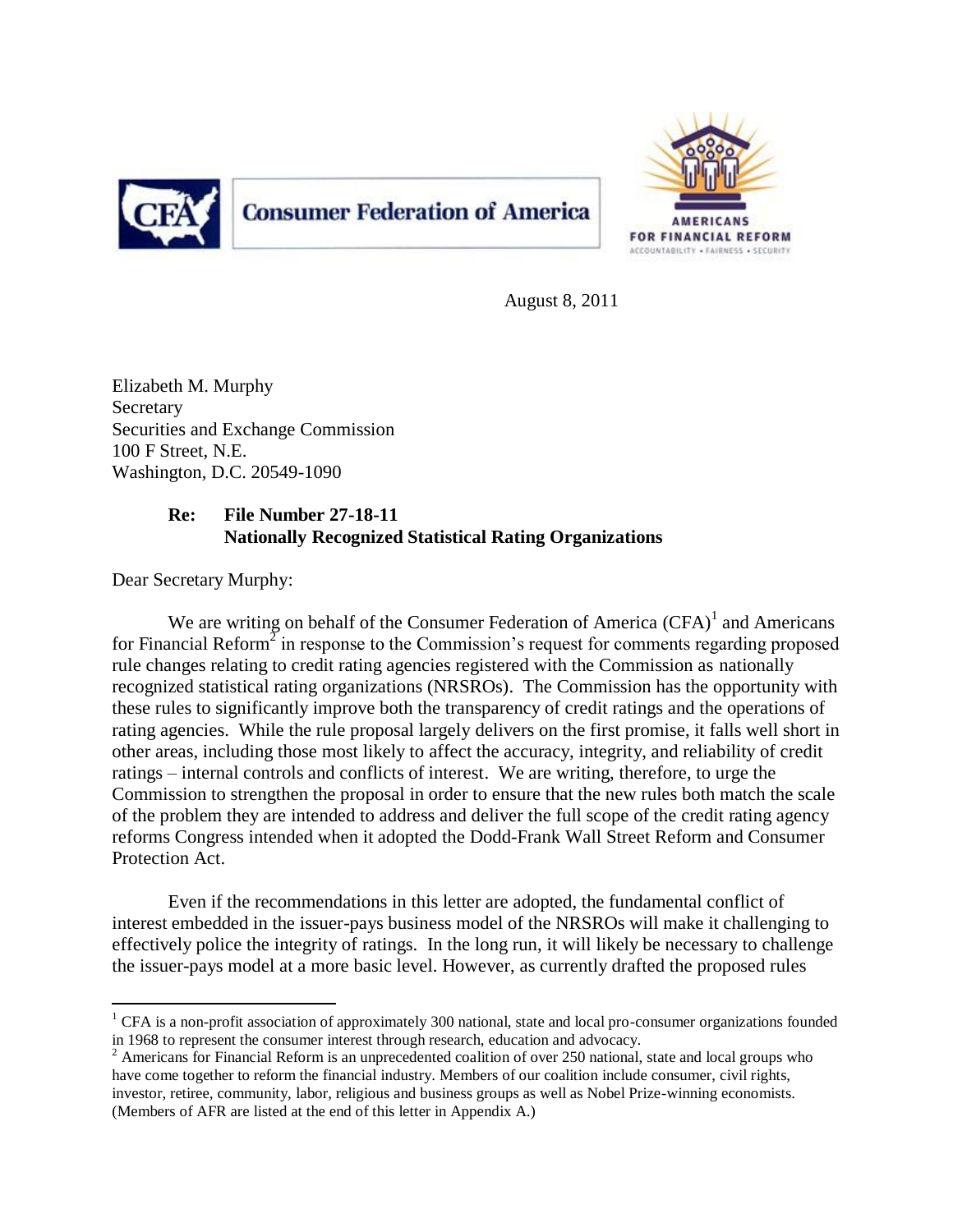offer little hope of making significant progress on addressing the deep-rooted problems with credit ratings that were revealed by the financial crisis.

## **Introduction**

When the Senate Permanent Subcommittee on Investigations looked at the causes of the financial crisis, it identified many contributing factors. But it concluded that, "the most immediate trigger to the financial crisis" was the July 2007 decision by Moody"s and S&P to downgrade hundreds of residential mortgage-backed securities (RMBS) and collateralized debt obligations (CDOs). "By acknowledging that RMBS and CDO securities containing high risk, poor quality mortgages were not safe investments and were going to incur losses, the credit rating agencies admitted the emperor had no clothes. Investors stopped buying, the value of the MBS and CDO securities fell, and financial institutions around the world were suddenly left with unmarketable securities whose value was plummeting. The financial crisis was on."<sup>3</sup>

Recognizing the central role credit rating agencies played as enablers of unsound mortgage lending practices that were the root cause of the financial crisis, Congress included a multi-faceted package of credit rating agency reforms in the Dodd-Frank Act. The goal of the legislation was to:

- Improve regulatory oversight of credit rating agencies;
- Enhance internal controls, governance and compliance practices at credit rating agencies;
- Increase transparency with regard to the assumptions behind and data backing credit ratings;
- Increase the legal accountability of rating agencies; and
- Reduce regulatory reliance on ratings and, with it, the financial system's vulnerability to ratings failures.

CFA and AFR strongly supported these provisions, even as we recognized their limitations. The ability of the SEC to provide effective oversight, for example, is contingent on Congress's willingness to provide the agency with adequate funding. The success of the bill's governance reforms will depend on the willingness of the rating agencies to appoint truly independent board members with the technical expertise necessary to provide effective oversight. And, it remains far from clear that courts will be willing to hold rating agencies legally accountable for following sound rating procedures.

 $\overline{a}$ <sup>3</sup> *Wall Street and the Financial Crisis: Anatomy of a Financial Collapse*, Majority and Minority Staff Report, Permanent Subcommittee on Investigations, U.S. Senate, April 13, 2011.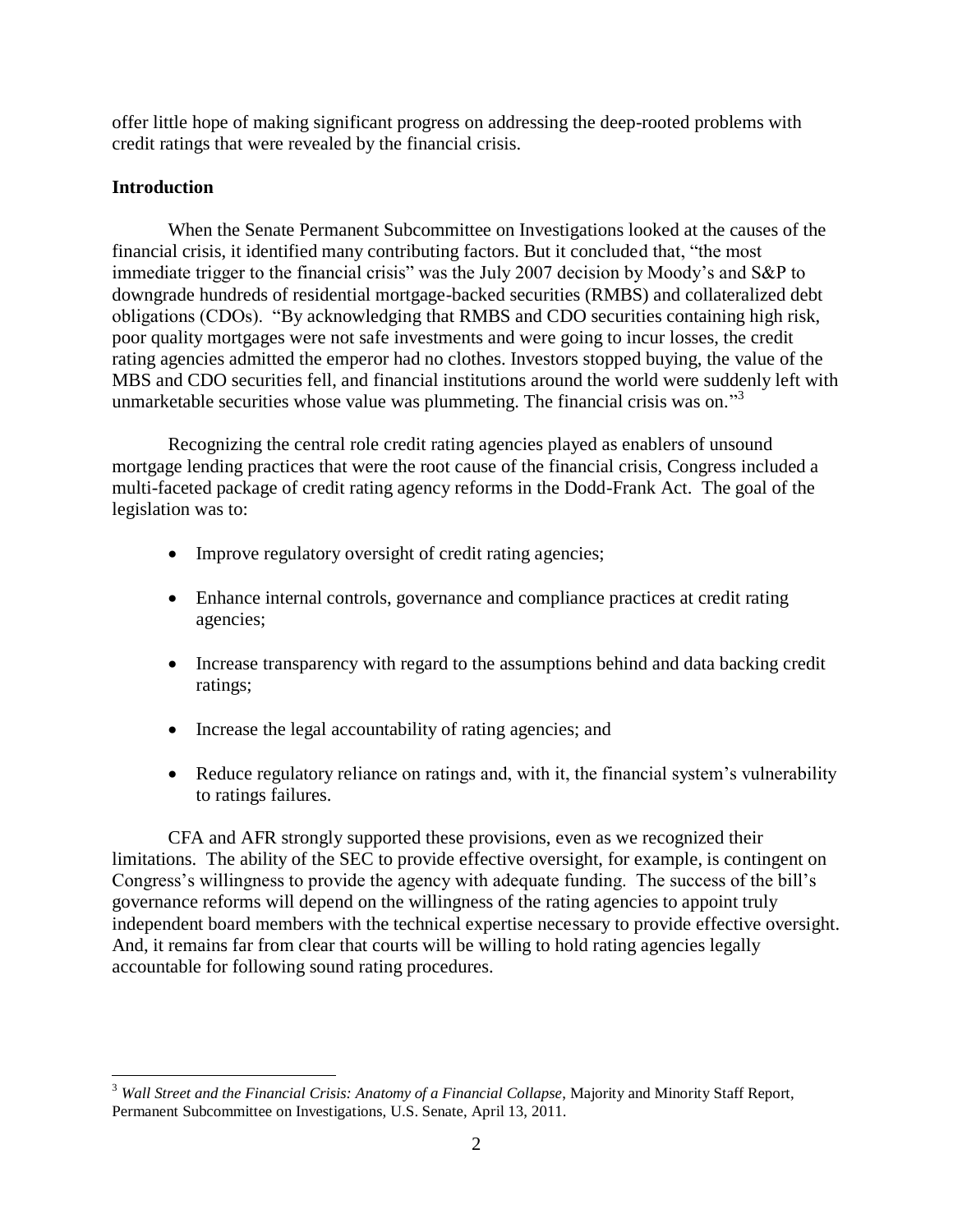More fundamentally, the legislation fails to mandate a fundamental change in the issuerpays business model that was the primary cause of the rating agencies' failures.<sup>4</sup> As a result, much is riding on the effectiveness of the Commission"s rule proposals to implement the regulatory requirements in Dodd-Frank. In particular, with its provisions on conflicts of interest and internal controls, Dodd-Frank gives the Commission potentially powerful tools to address the effects of that issuer-pays conflict even if Congress chose not to act directly in the near term to address the cause of the conflict. It is absolutely imperative that the Commission make good use of this authority to deliver the sweeping reforms demanded both by the scope of the abuses at the ratings agencies and the severity of their impact on the financial system.

## **The Proposed Rules**

The wide-ranging proposals in the rule release address Dodd-Frank provisions to improve the credit rating disclosures as well as credit rating agency operations. These reflect the statute"s twin goals of enhancing the accuracy, reliability, and integrity of the ratings and increasing the ability of market participants to make an informed choice about whether and how to use those ratings. For the most part, the proposed disclosure reforms appear to be generally on the right track, although a better disclosure mechanism is needed for the due diligence disclosures and improvements can and should be made to the content of Form NRSRO disclosures.

Unfortunately, the same cannot be said for the rule proposals related to credit rating agency operations. In some areas, such as methodology and training and testing, the proposals include flaws that can be addressed with relatively minor revisions. On universal ratings, the rule proposal is so vague as to provide no clue regarding how it would be implemented and therefore whether it would have the intended effect. Here, extensive clarification is needed. Most disappointing, however, are the proposals in the key areas of internal controls and conflicts of interest. With these provisions, Congress has given the Commission the tools necessary to help eradicate the abuses that directly contributed to causing the financial crisis. Unfortunately, the proposals in these two most important areas fall well short of both what is authorized under Dodd-Frank and what is needed to bring about meaningful reforms. These provisions demand sweeping revisions.

## I. **The Following Provisions are Badly Off-Track and Need Extensive Revisions**

#### **A. Internal Control Structure**

When Congress adopted the Credit Rating Agency Reform Act of 2006, it made clear that it did not want to put the Commission in the position of regulating credit rating agency methodologies. The credit rating agency reforms in Dodd-Frank retain that basic limitation on agency authority over the *content* of rating agency methodologies, but they also reflect clear congressional intent to go beyond the CRARA reforms by giving the Commission greater authority and responsibility to address abusive practices surrounding *implementation* of those

 4 Section 939 F of the Dodd-Frank Act requires the Commission to examine a shift to assigned credit ratings, which would remove the issuer-pays conflict of interest, but does not mandate action.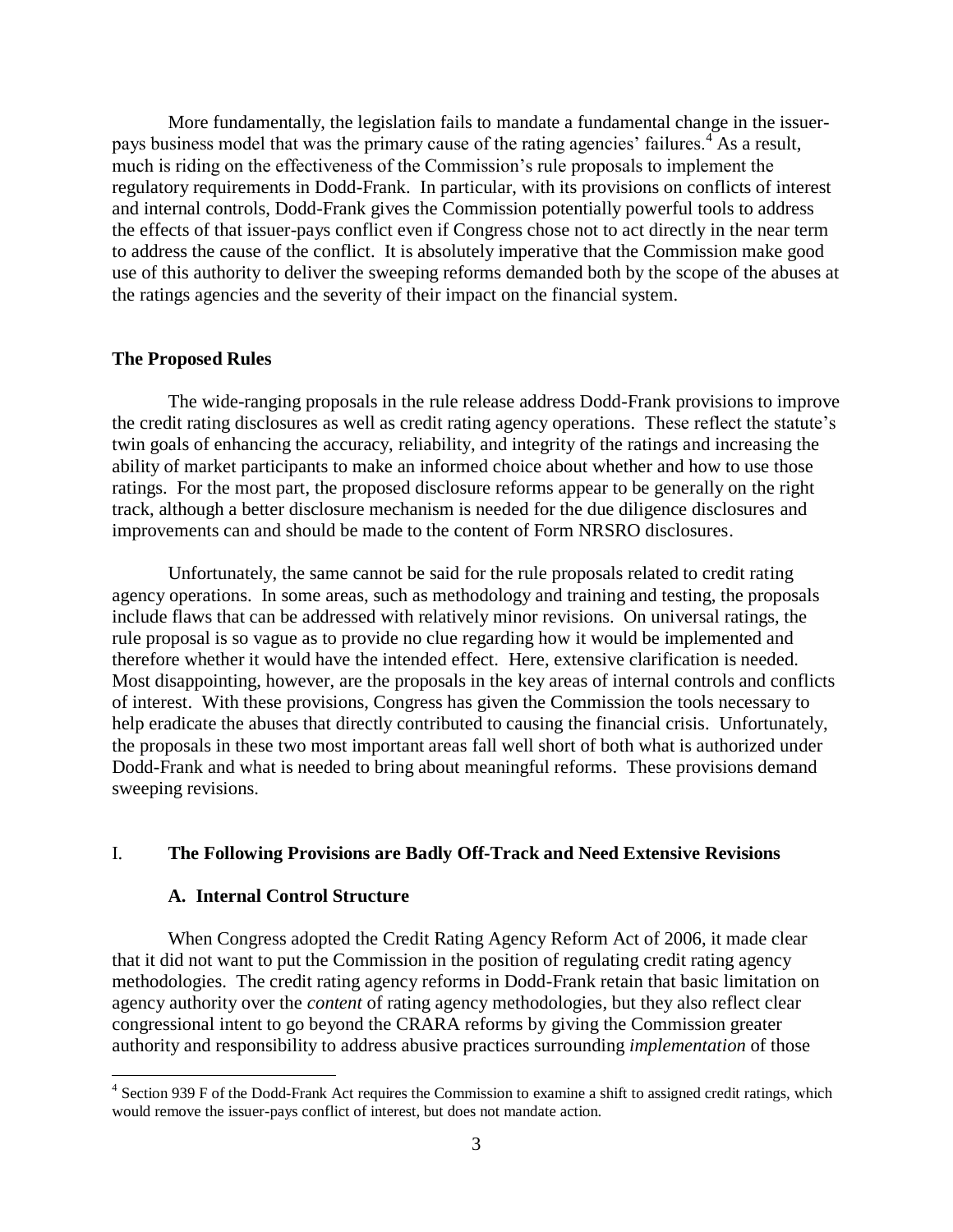ratings procedures and methodologies. Potentially one the Act"s most powerful tools to bring about this improvement is the requirement that NRSROs "establish, maintain, enforce, and document an effective internal control structure governing the implementation of and adherence to policies, procedures, and methodologies for determining credit ratings." Moreover, the Act specifically gives the Commission rule-making authority to prescribe the factors an NRSRO would need to take into consideration when implementing the control structure.

Unaccountably, the Commission proposes to abdicate this standard-setting authority and instead defer entirely to the rating agencies themselves to develop appropriate internal control structures. We cannot stress enough how strongly we oppose this proposed approach, which experience teaches us will be ineffective in reforming credit rating agency practices and will leave the Commission with little if any ability to hold ratings agencies accountable if they adopt weak and ineffective controls. This provision of the rules simply must be fixed if these rules are to have any hope of delivering the reforms promised by Dodd-Frank.

#### The proposed solution is not commensurate with the scale of the problem

One problem with the SEC"s proposal to defer to the ratings agencies on internal controls is that it does not match the scale or severity of the problem it is designed to address. The record of the financial crisis is replete with evidence that the control environment at the major credit rating agencies in the years leading up to the crisis was a mess, that this was the direct result of management decisions to prioritize profitability over ratings accuracy, and that the lack of effective controls had a direct and harmful impact on ratings quality and, by extension, on the stability of the financial system. It is going to require a major overhaul of their control structures to resolve those problems, something recent experience suggests ratings agencies cannot be relied upon to do without regulatory pressure.

One of the most comprehensive and damning portraits of rating agency practices can be found in the report on the Financial Crisis by the Senate"s Permanent Subcommittee on Investigations.<sup>5</sup> Over the course of the investigation, which focused on Moody's and S&P, the Subcommittee found extensive evidence that "analysts within Moody"s and S&P were aware of the increasing risks in the mortgage market … Yet for years, neither credit rating agency heeded warnings – even their own – about the need to adjust their processes to accurately reflect the increasing credit risk." In other words, the rating agencies were not taken by surprise by risks they had failed to apprehend. Rather, they failed to incorporate those risks into their rating models. Moreover, the report draws a clear cause and effect line between the firms' desire to win market share and increase revenues and their shoddy rating practices. For example, the report cites numerous instances in which exceptions to rating criteria were granted, important improvements to those criteria were delayed, and "troublesome" analysts were barred from participating in rating certain deals, all in an effort to accommodate and appease influential clients.

Other Senate report findings are highly relevant to the Commission decision about the appropriate approach to take regarding internal control requirements. For example, investigators

<sup>5</sup> *Wall Street and the Financial Crisis: Anatomy of a Financial Collapse,* Majority and Minority Staff Report, Permanent Subcommittee on Investigations, U.S. Senate, April 13, 2011.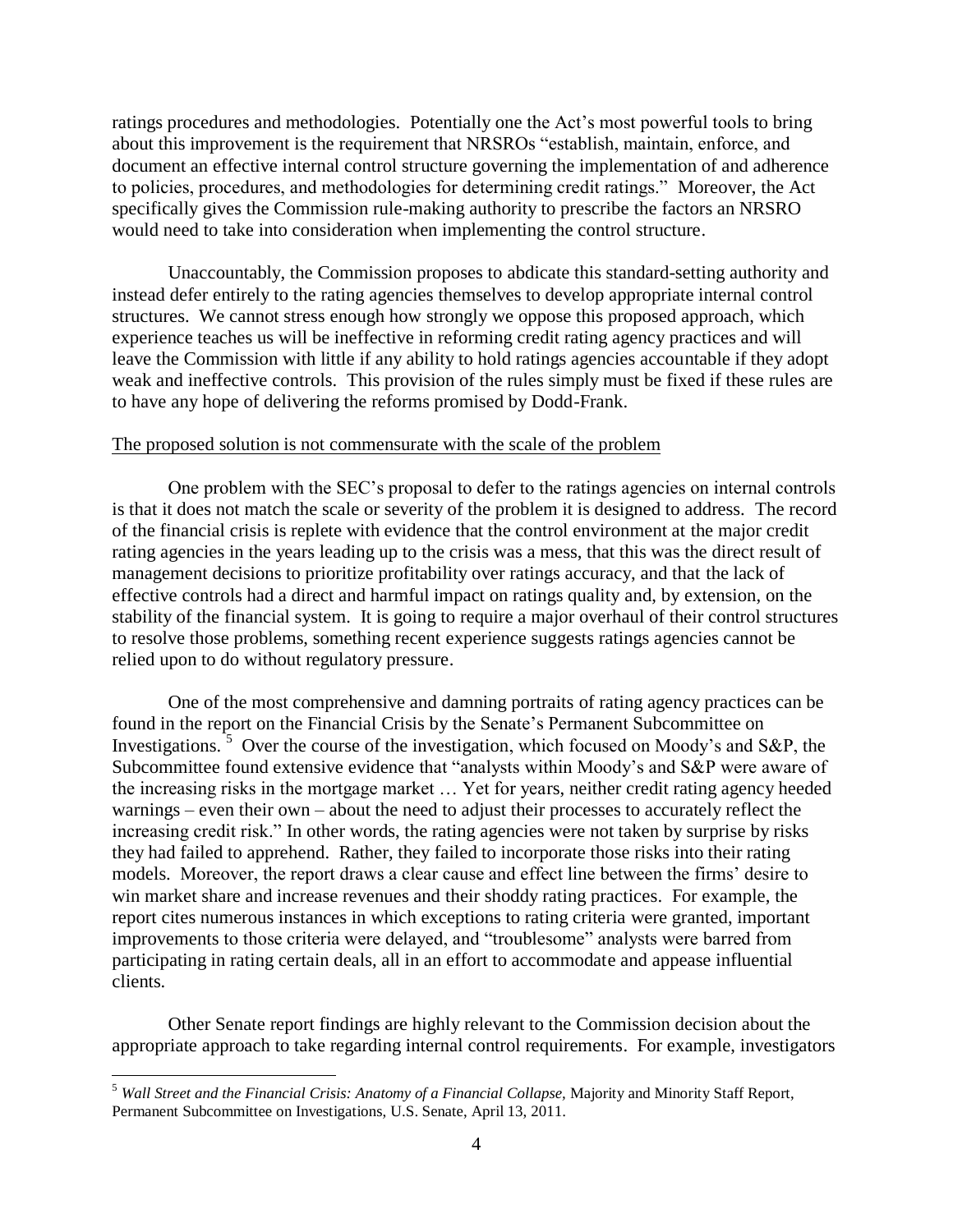found: 1) that "the companies failed to provide their ratings personnel with clear, consistent, and comprehensive criteria to evaluate complex structured finance deals;" 2) that, at times, ratings personnel acted with "a limited understanding of the complex deals they were asked to rate;" 3) that Moody"s and S&P failed to retest outstanding RMBS and CDO securities after improvements were made to their credit rating models; 4) that they regularly failed to perform surveillance activities they were contractually obligated to provide; and 5) that they devoted inadequate resources to the rating process generally and the surveillance process in particular.

The problem was not that the rating agencies didn"t have appropriate policies emphasizing the importance of producing accurate ratings and preventing conflicts from influencing ratings. The problem was that those policies were ignored or overridden in the dayto-day operations of the ratings agencies, where the focus on profits and market share trumped other concerns. The report sums up the problem this way:

"The Subcommittee investigation discovered a cadre of professional RMBS and CDO rating analysts who were rushed, overworked and demoralized. They were asked to evaluate increasing numbers of increasingly complex financial instruments at high speed, using out-of-date rating models and unclear ratings criteria, while acting under pressure from management to increase market share and revenues and pressure from investment banks to ignore credit risk. These analysts were short staffed even as their employers collected record revenues."

The Senate report builds on an earlier analysis conducted by the staff of the SEC based on examinations of the three major rating agencies. <sup>6</sup> Indeed, the Commission's 2008 report was among the first to document serious short-comings in ratings agency practices in rating residential mortgage-backed securities (RMBS) and collateralized debt obligations (CDOs). The Commission report provided evidence, for example, that:

- rating agencies were issuing ratings before all issues raised in the analysis had been resolved and despite analyst concerns that ratings did not accurately capture a particular deal's risks;
- rating agencies frequently made "out of model adjustments," often without documenting the rationale for the adjustment;
- despite internal policies requiring them to do so (and, after September 2007, a formal record-keeping requirement), ratings agencies routinely failed to document key aspects of the rating process, including rating committee memos and minutes, tallies of rating committee votes, and surveillance activities;
- while each rating agency had policies and procedures restricting analysts from participating in fee discussions with issuers, these policies still allowed key participants in the ratings process to participate in fee discussions; and

<sup>&</sup>lt;sup>6</sup> Summary Report of Issues Identified in the Commission Staff's Examinations of Select Credit Rating Agencies, by the Staff of the Office of Compliance Inspections and Examinations, Division of Trading and Markets and Office of Economic Analysis, U.S. Securities and Exchange Commission, July 2008.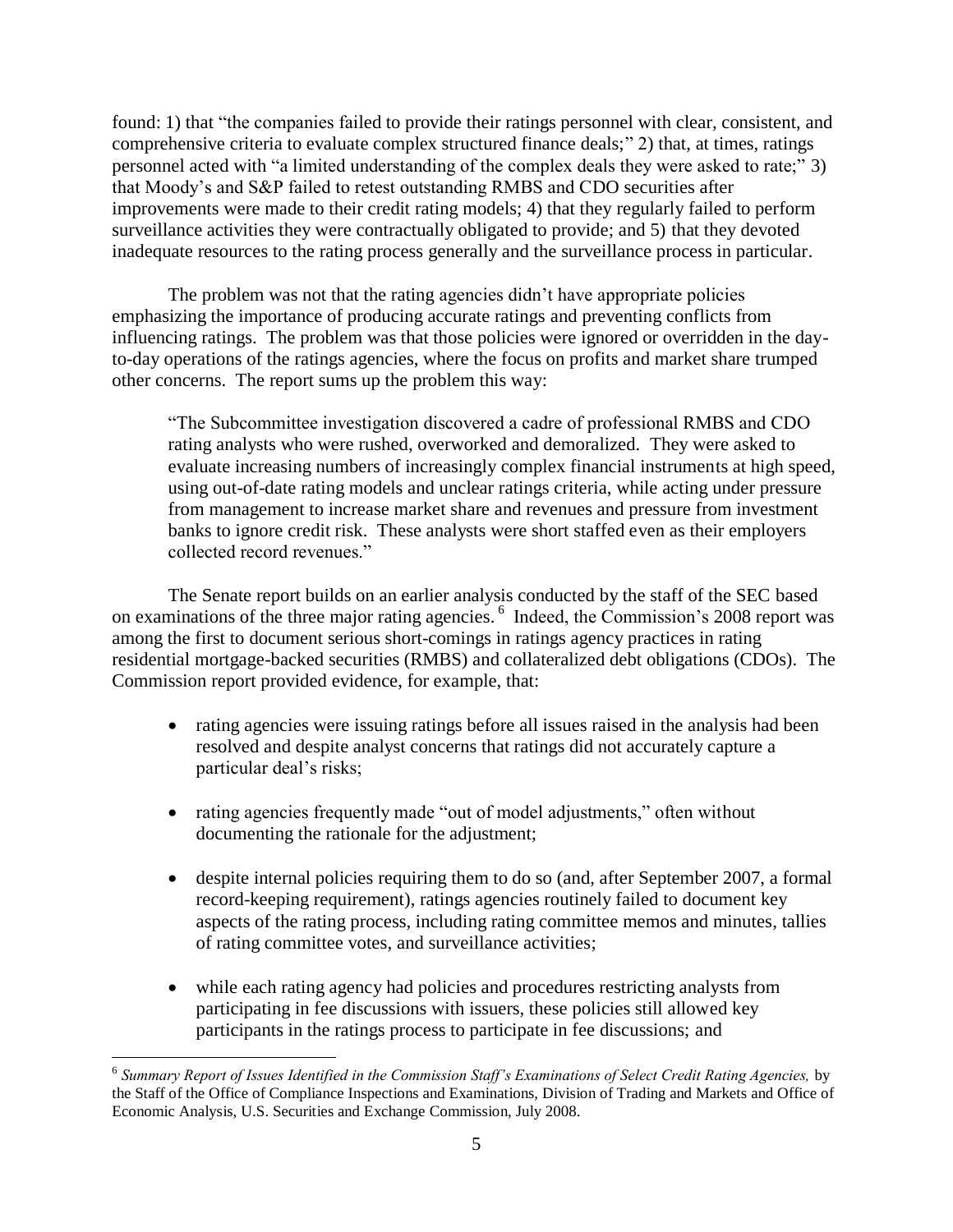rating agencies did not appear to be taking steps to prevent consideration of market share and other business interests from influencing ratings or ratings criteria, and analysts appeared to be aware, when rating issuers, of the agency"s business interest in securing the rating of the deal.

Perhaps most relevant to the Commission"s decision of whether to defer to rating agencies regarding internal controls are the staff findings with respect to the rating agencies' internal audit processes. Specifically, after reviewing each agency"s internal audit programs and activities related to its RMBS and CDO groups for the period from January 2003 to November 2007, the staff concluded that the "internal audit or management response processes" at two of the three examined rating agencies "appeared inadequate." At one firm, the internal audit process was cursory, according to the report, consisting of a one-page checklist covering the completeness of deal files. At another firm, the internal audits appeared to be more robust. Indeed, they "uncovered numerous shortcomings, including non-compliance with document retention policies, lack of adherence to rating committee guidelines and most significantly, the failure of management to formally review/validate derivatives models prior to posting for general use," but the rating agency "did not provide documentation demonstrating management followup."

In light of these findings, it is frankly inconceivable to us that the Commission now proposes to defer to the rating agencies in this vital area of developing and administering internal controls over ratings policies, procedures and methodologies.

#### The proposed approach is unlikely to be effective

The Commission has reason to know just how ineffective internal control requirements can be absent an operative enforcement mechanism. After the Foreign Corrupt Practices Act was adopted in 1977, public companies were legally required to maintain effective internal controls over financial reporting. However, that requirement existed in a vacuum, with no enforcement mechanism in place to make sure that companies adopted and enforced appropriate control programs. That shortcoming in regulation surfaced with the numerous corporate scandals of a decade ago, scandals that cost investors hundreds of billions of dollars in losses and sent capital markets into severe decline. When Congress undertook an examination of the causes of those accounting scandals, it found that thousands of these companies did not have adequate internal controls. Time and again they found that internal controls and processes for ensuring reliable financial reporting were ad hoc and inconsistent at best.

It wasn"t until the Sarbanes-Oxley Act requirements for an independent assessment of internal controls was implemented that companies began to take their requirements in this area seriously. Even then, however, experience since implementation of SOX has shown the limitations of an approach that relies exclusively on company executives to enforce the requirement. First and foremost, executives have shown themselves all too willing to certify to the effectiveness of controls where serious weaknesses existed. It is only the outside audit of those controls, subject to a clear audit standard, that has disciplined this process.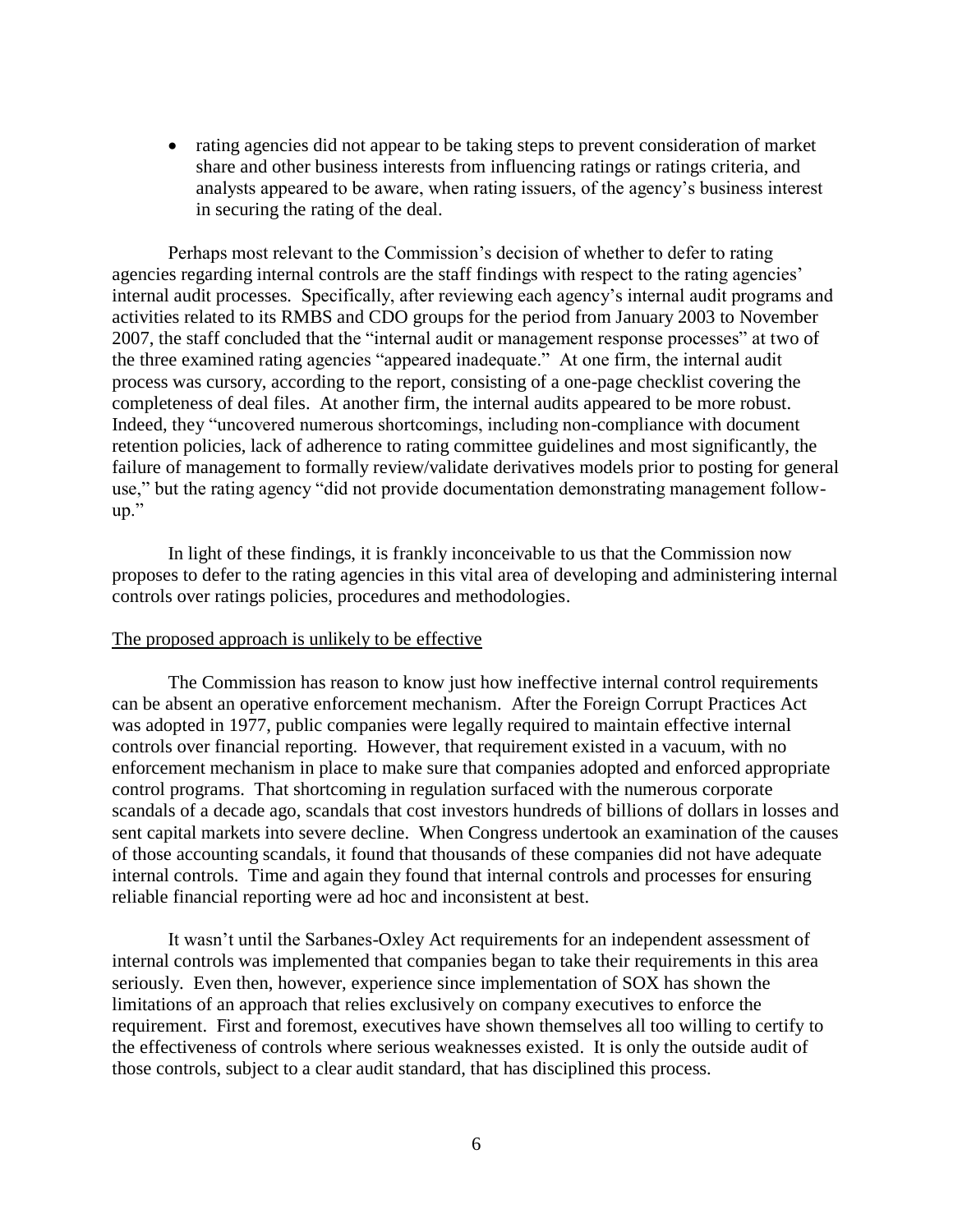There is simply no reason to believe that the experience will be different if, as the Commission proposes, credit rating agencies are required to adopt internal control programs with regard to rating policies, procedures and methodologies but given no guidance on what factors those control structures would have to address and no minimum standards to meet with regard to those controls. At best, control systems will be inconsistently applied among the various rating agencies, and necessary controls are more likely to be overlooked or to operate ineffectively.

Moreover, without standards in place governing those control programs, the Commission"s examination staff will have no benchmark against which to measure whether or not internal controls are reasonable and whether they are being effectively maintained and enforced. That will inevitably lead to disputes between SEC staff and the credit rating agencies being inspected. But without firm guidelines to point to, the staff is far less likely to be able to enforce its views that controls need to be strengthened. Similarly, without standards in place, credit rating agency boards of directors will find it difficult if not impossible to fulfill their Dodd-Frank mandate to oversee the effectiveness of the internal control system in a way that provides meaningful new protections.

## The Commission must develop a framework for assessing internal controls

The need for a framework for assessing internal controls was recognized when the Committee of Sponsoring Organization (COSO) undertook to develop the "Internal Control – Integrated Framework" for financial reporting controls in 1992. As COSO stated:

"Internal control means different things to different people. This causes confusion among business people, legislators, regulators and others. Resulting miscommunication and different expectations cause problems within an enterprise. **Problems are compounded when the term, if not clearly defined, is written into law, regulation or rule."<sup>7</sup>** (Emphasis added.)

To be effective, therefore, and to avoid unnecessary confusion and miscommunication, the SEC must set forth a basic framework against which the credit rating agency control programs will be assessed.

The purpose of that framework would be to link the objectives of the internal control program – in this case production of independent, accurate, and timely ratings in compliance with all relevant laws – with the components of internal controls necessary to achieve those objectives. Toward that end, the SEC should adopt rules laying out:

• a basic definition of internal controls;

 $\overline{a}$ 

• a definition of a "material weakness" in internal controls as a serious deficiency in internal controls that would prevent or in fact did prevent the internal controls from achieving their objective;

 $<sup>7</sup>$  Internal Control – Integrated Framework. Committee of Sponsoring Organizations of the Treadway Commission.</sup> September, 1992. Page 1.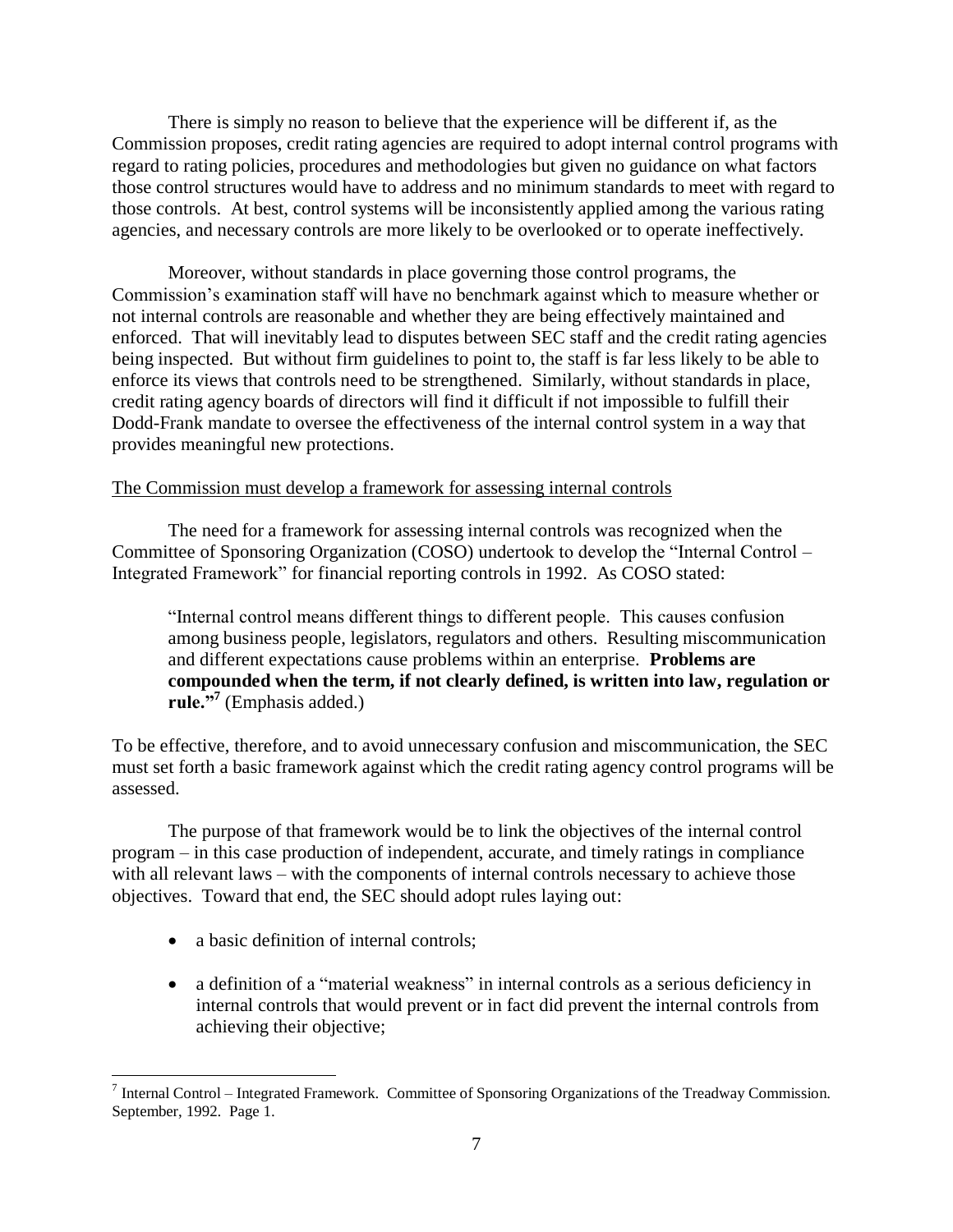- the objectives internal controls are designed to achieve in terms of assurance provided to investors;
- the level of assurance internal controls are expected to provide, which is a reasonable (high) level of assurance;
- the basic components of internal control; and
- the fundamental steps for the management of internal controls.

Such an approach should set basic, enforceable standards but still allow the credit rating agencies more than adequate flexibility to develop an approach to internal controls that matches their size, functions and business model.

## The agency has ample information and experience on which to base a more rigorous approach

In justifying its proposal to defer any rulemaking, the Commission suggests that, by delaying, the agency could learn more through the NRSRO examination process and NRSRO annual reports about how the ratings agencies are complying. What they learn through that process would then inform any future rulemaking that the agency might initiate in this area. As a practical matter, however, we know it will be more difficult for the Commission to initiate rulemaking in this area the further it gets from the financial crisis, absent another cataclysmic failure.

Moreover, the Commission already has a wealth of information on which to base a control framework. For starters, it has its extensive experience in the area of internal controls over financial reporting to draw on. This includes experience with all aspects of the control process – development, maintenance, enforcement, and documentation – as well as highly relevant experience on how to develop standards that are flexible and scalable. In addition, prior examinations of the credit rating agencies have already identified areas that are critical to promoting ratings accuracy and independence. The 2008 Commission report is full of specific findings that should be addressed by an effective control program. That record has since been expanded by the Senate Permanent Subcommittee report.

Finally, the rule release itself clearly demonstrates that the Commission already has a good grasp of the key considerations rating agencies ought to address in each control area. The criteria on which the Commission seeks comment are precisely the sort of controls that ought to be in place if the system is operating effectively. Thus, while it is perfectly appropriate for the Commission to further refine its proposed approach as it gains additional experience and knowledge from future examinations of rating agencies, there is no reason for it delay initial development of a control framework until that time.

#### COSO offers an appropriate model for internal controls in the credit rating agency context

In developing a control framework for credit rating agencies, the Commission can look to the COSO framework as a guide. While not developed for internal controls over credit ratings, it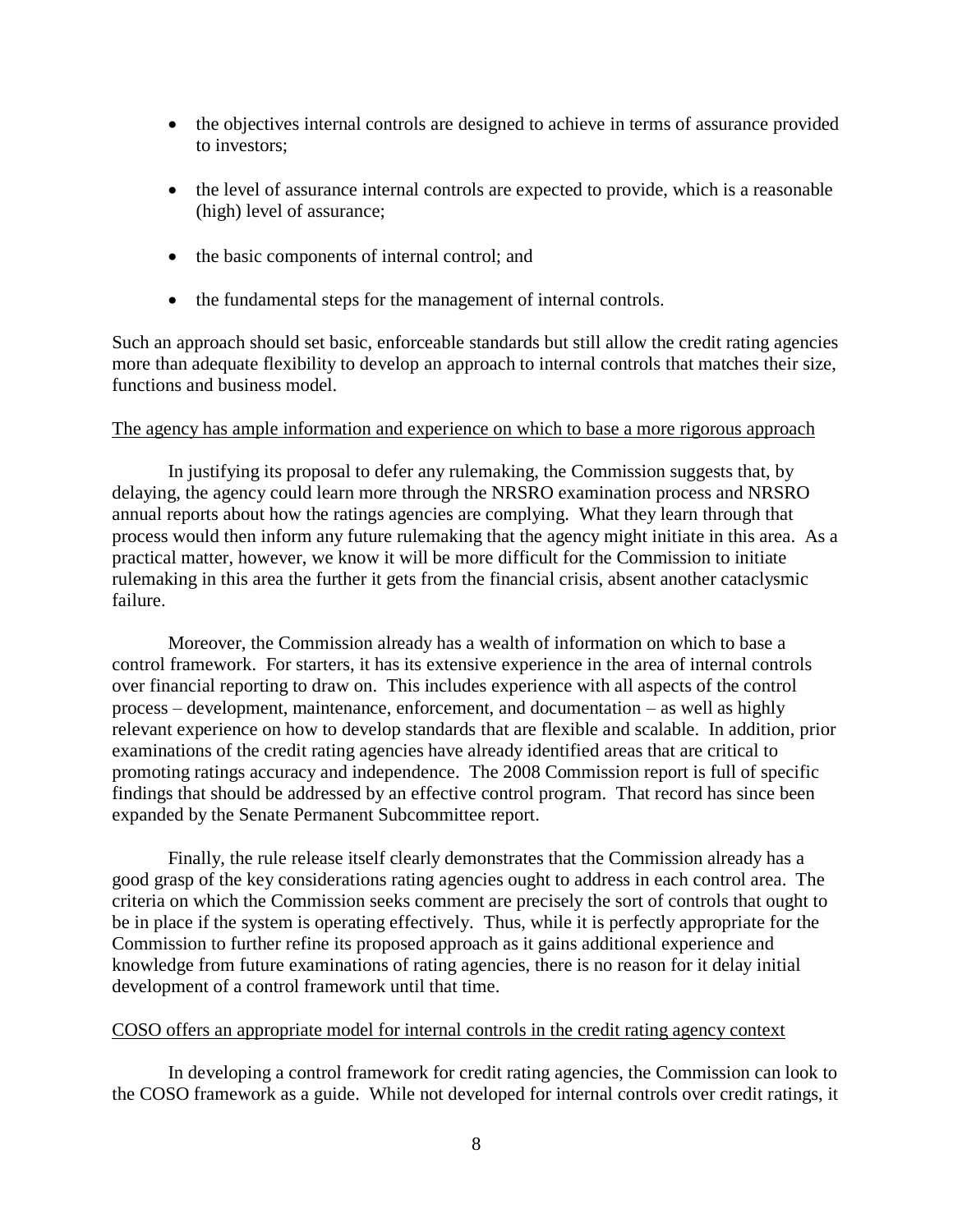is for the most part still applicable and highly relevant. For example, the five components of internal control identified by COSO are all applicable to credit ratings. They include:

- 1. **The Control Environment.** This includes factors such as incentives, integrity and ethical values, management's philosophy and operating style, organizational structure, assignment of authority and responsibility, etc. In the context of the issues identified by the Commission and Senate studies discussed above, this would include such factors as how management communicates its priorities with regard to rating accuracy versus gaining market share, how analysts are insulated from sales and marketing influence, the basis on which personnel are evaluated and promoted, and how development of rating criteria is handled to insulate it from marketing concerns.
- 2. **Risk Assessment.** This entails ensuring that the entity is "aware of and deal[s] with the risks it faces."<sup>8</sup> In the context of the recent rating failures, this might include risks that ratings for subprime RMBS and CDOs were based on incomplete data and inaccurate models, that the increase in deal volume was outstripping staffing levels in ways that threatened rating accuracy, that investment banks that controlled a considerable volume of business would seek to use that to influence rating decisions, and more.
- 3. **Control Activities.** This category typically encompasses a wide range of activities in the areas of approvals, authorizations, verifications, reconciliation of data to ensure accuracy and completeness, and proper segregation of duties. Perhaps most importantly, control activities must include a process for ensuring that the risk assessment done in (2) above impacts the design, implementation and operational effectiveness of these activities. This might include everything from ensuring that ratings are based on sufficient data about the underlying assets in an ABS to ensuring that employees with sales and marketing duties are not permitted to influence ratings decisions.
- 4. **Information and Communication.** The controls in this area are designed to ensure that communication (and data) flows from the top down as well as bottom up in the credit rating agency. They are also designed to ensure timely communication with regulators, users of the credit rating products, and suppliers of data. For example, both the Commission and the Subcommittee studies uncovered serious problems with communication of ratings criteria, both within the rating agencies themselves and externally to issuers seeking ratings and users of those ratings. Control activities in this area would seek to address those communication issues, among others.
- 5. **Monitoring.** This includes supervisory activities, management of the processes and controls, and board oversight. Monitoring also ensures that deficiencies in internal controls are identified, that they are reported "up the ladder," and that serious and material weaknesses in internal controls are reported directly to management and to the board. As noted above, the ability of credit rating agency boards to provide effective monitoring of controls will depend on having a clear, well documented control system in

 8 *Internal Control – Integrated Framework*, Committee of Sponsoring Organizations of the Treadway Commission, September, 1992.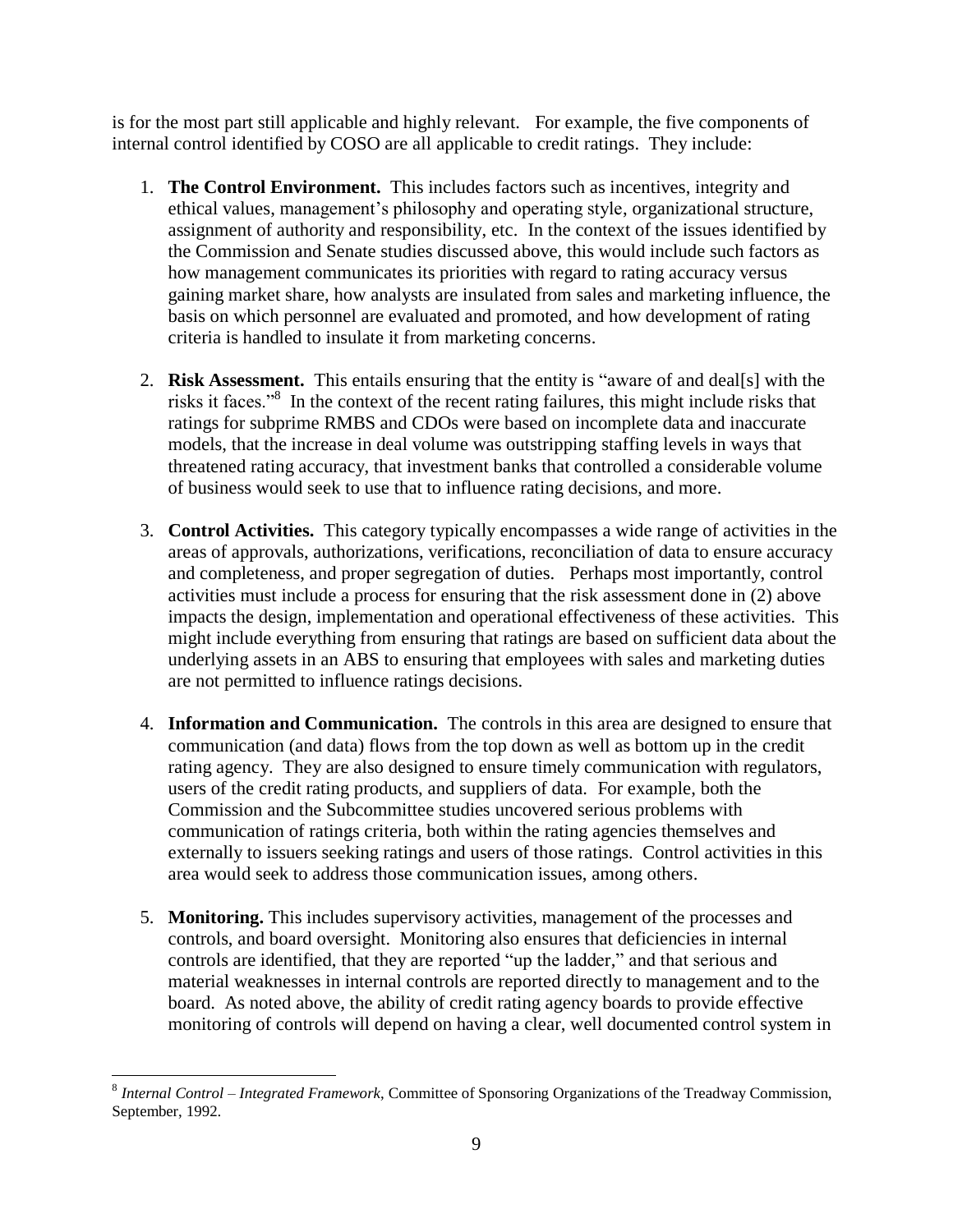place. The ability of management to certify the effectiveness of controls also depends on effective monitoring of those controls.

If, contrary to our recommendation, the Commission is not prepared to adopt a final internal control standard at this time, it should at least adopt an interim rule requiring the credit rating agencies to implement internal control structures that include each of the components of the COSO framework, or a similar widely accepted framework. In adopting an interim rule, the Commission should make clear that, when the components of the control framework exist and are operating effectively, it is expected that they will result in the type of specific controls set forth by the Commission in its proposing release. As noted above, the factors the SEC has specified are appropriate controls that should exist and operate effectively if credit ratings are to be credible, timely and reliable. Once the interim rule is operational, the Commission could further refine its control requirements in a final rule based on its experience examining the rating agencies and reviewing their annual reports.

### Internal Controls Should Include Strong Requirements for Consultation and Quantitative Testing

Effective internal controls, such as those following the COSO model, would be a means to enforce professional standards within NRSROs in an objective, professional, and unbiased way. An element that differentiates the discussion of internal controls in the NRSRO context from controls in other areas (such as accounting) is the relative lack of development for professional standards in the area of credit analysis. Although Section 939E of the Dodd-Frank Act mandates a GAO study regarding the creation of a non-profit professional analysts' organization, no such organization exists today. Accepted methodologies for assessing the credit risk of securitized lending were shown to be fundamentally flawed during the financial crisis. In addition, new types of credit instruments are constantly emerging that require new forms of credit assessment.

Without generally accepted professional standards, it becomes even more important that NRSROs consult unbiased sources of external expertise in developing both their methodologies and standards for analysts. For this reason, internal controls in areas like credit rating methodologies, the permissible use of analyst discretion when applying a methodology, and analyst training and testing, should require the NRSRO to solicit external input from unbiased experts. Another means of ensuring such input would be to require significant credit analysis expertise, especially in quantitative methods, for independent members of the NRSRO board of directors. As an additional safeguard, quantitative testing of methodologies prior to implementation should be required. This is especially important when addressing methodologies for rating new types of structured credit instruments. Back-testing requirements for such instruments may require NRSROs to refrain from rating new instruments until there is significant historical experience from which to draw conclusions.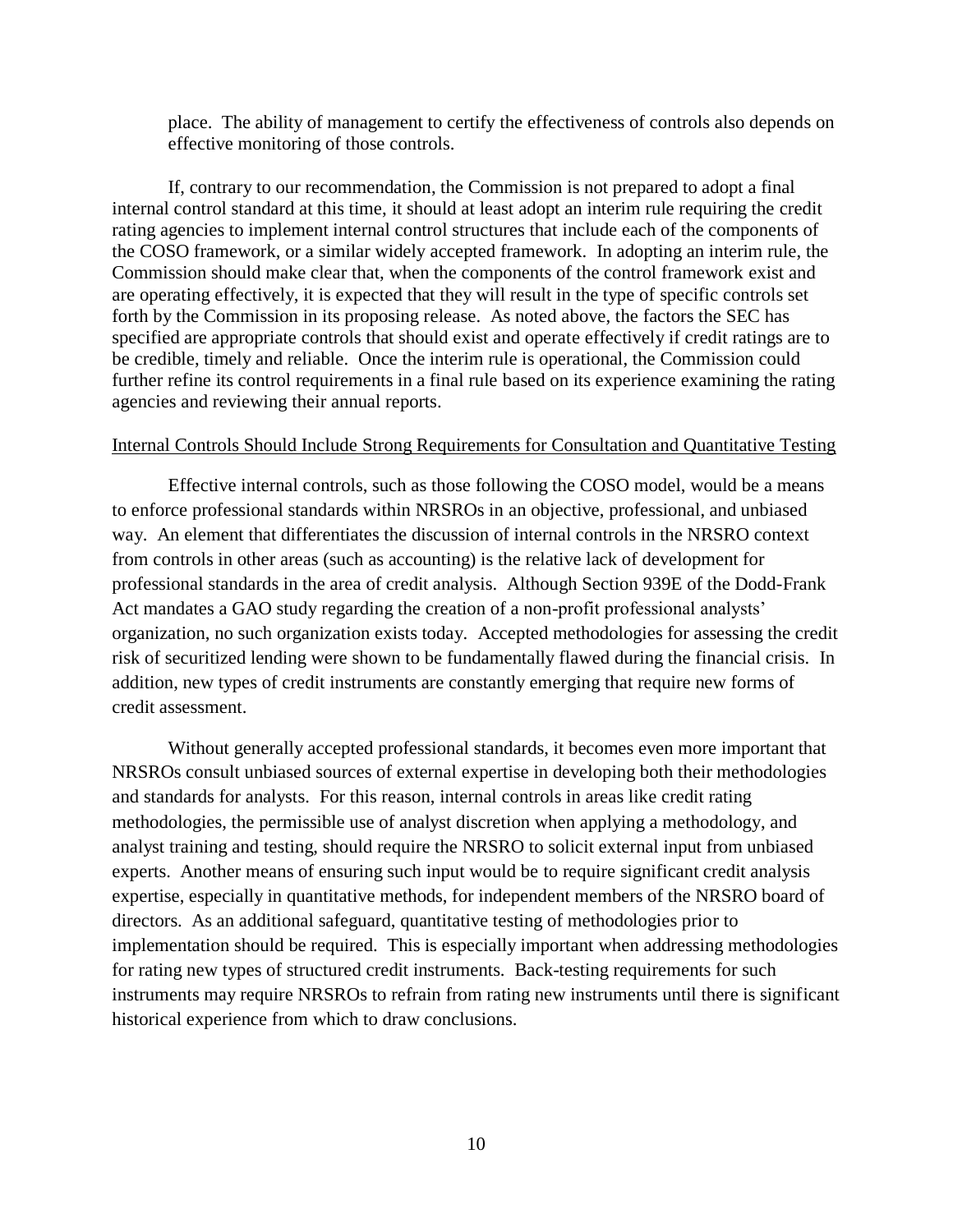### A documentation standard must be adopted without delay

Regardless of what the Commission decides to do in other areas of the rulemaking, one area that must be addressed without delay is improved documentation of internal controls. The experience with internal controls over financial reporting has taught us that, without adequate documentation standards for internal controls, serious material weaknesses in controls are likely to go undetected. Absent that documentation, SEC inspections will at best be difficult to perform, and effective board oversight of controls will be all but impossible. Moreover, without an adequate documentation standard, the Commission is unlikely to gain the increased understanding of control practices necessary to adopt a more effective final control rule, as contemplated in the proposing release.

For these reasons, it is essential that the Commission, as a part of its current rule proposal, establish a minimum standard for internal control documentation. The standard should state that documentation of internal controls should be sufficient so that a "reasonably experienced person" could review the documentation of the internal controls and testing of those controls and reach similar conclusions with respect to:

- the design of the system of internal controls;
- the evidence obtained and conclusions reached during the testing of the operational effectiveness of the internal controls;
- material weaknesses in internal controls that were identified and how they were remediated;
- how the board of directors conducted its oversight;
- significant matters that arose in the design, operation or monitoring of internal controls and how they were resolved; and
- the basis for reports to the SEC on the operational effectiveness of internal controls and the internal control structure.

The standard should be designed so that the extent of documentation may vary with such factors as the size, structure and business model of the entity, the complexity of the products being rated, the information technology in place, and the competence and experience of personnel.

The resulting documentation must be accessible to the SEC examination staff. Moreover, the information must be accessible to the Commission regardless of whether the credit rating is produced in the United States or elsewhere. Foreign rating agencies that choose to register with the SEC as NRSROs must be required to accept U.S. jurisdiction in this area as a condition of registration. We therefore strongly support the Commission recommendation that internal control documentation be subject to recordkeeping requirements, and we further recommend that the Commission specify a retention period for the records, such as 10 years, just as it does for documentation of controls in the financial reporting context.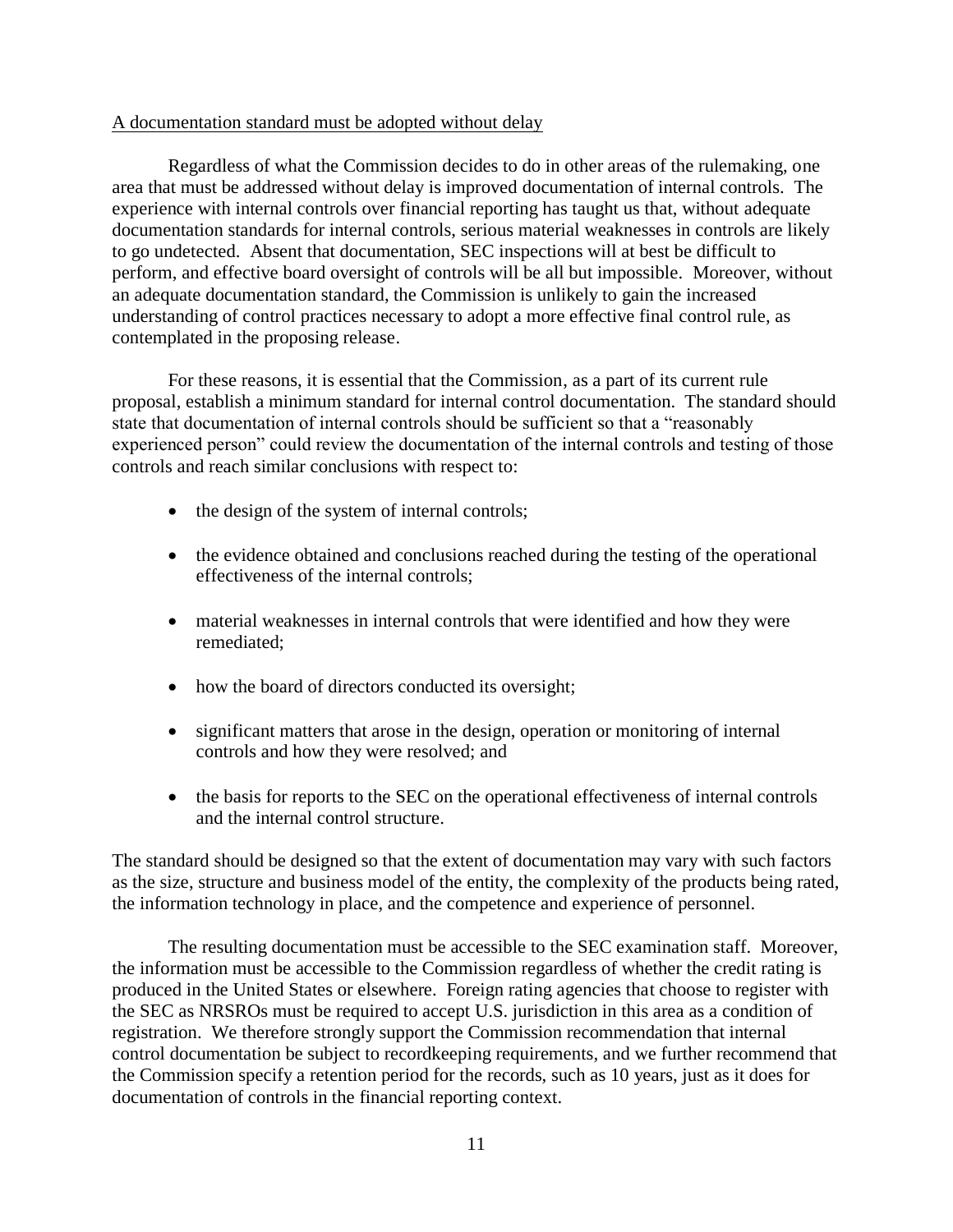#### Control reporting requirements need to be strengthened

Finally, while we support the general approach to control reporting proposed in the release, we urge the Commission to modify the proposal to be more explicit about the content of the required reports. Specifically, in addition to including a description of the responsibility of managers for establishing and maintaining an effective internal control structure and assessment of the internal control structure, the rule should specify:

- 1. The period of time to which management"s control assessment relates. That is, the assessment should cover the entire year, as credit ratings are issued to and relied upon by investors throughout the year.
- 2. The benchmark or framework used in making the assessment of whether appropriate controls are in place and operating effectively.
- 3. A statement that the board of directors is responsible for the oversight of the system of internal controls and a description of how the board conducts that oversight.
- 4. If a material weakness in controls was detected during the course of the year, a description of that material weakness as well as whether and how it has been remediated at the time of the report.
- 5. Any noncompliance with applicable laws or regulations that is identified, consistent with the Yellow Book standards of the General Accountability Office.

Given its wide acceptance and use, the SEC should use the COSO framework as a basis for evaluating and inspecting the assessment of internal controls and the control structure on which management of credit ratings will report.

\* \* \*

The Dodd-Frank provisions on internal controls have the potential to significantly improve credit rating agency practices with regard to rating policies, procedures and methodologies. Given the extensive evidence of fundamental control failures at the rating agencies in ways that directly contributed to the cause and severity of the financial crisis, making those improvements should be a top Commission priority. Unfortunately, the approach to internal controls proposed by the Commission will not achieve that desperately needed reform. We therefore urge the Commission to adopt the strengthening amendments recommended above.

#### **B. Conflicts of Interest**

The Credit Rating Agency Reform Act of 2006 gave the Commission sweeping authority "to prohibit, or require the management and disclosure of, any conflicts of interest relating to the issuance of credit ratings by a nationally recognized statistical rating organization." The Act specified areas where the Commission was mandated to adopt rules, including compensation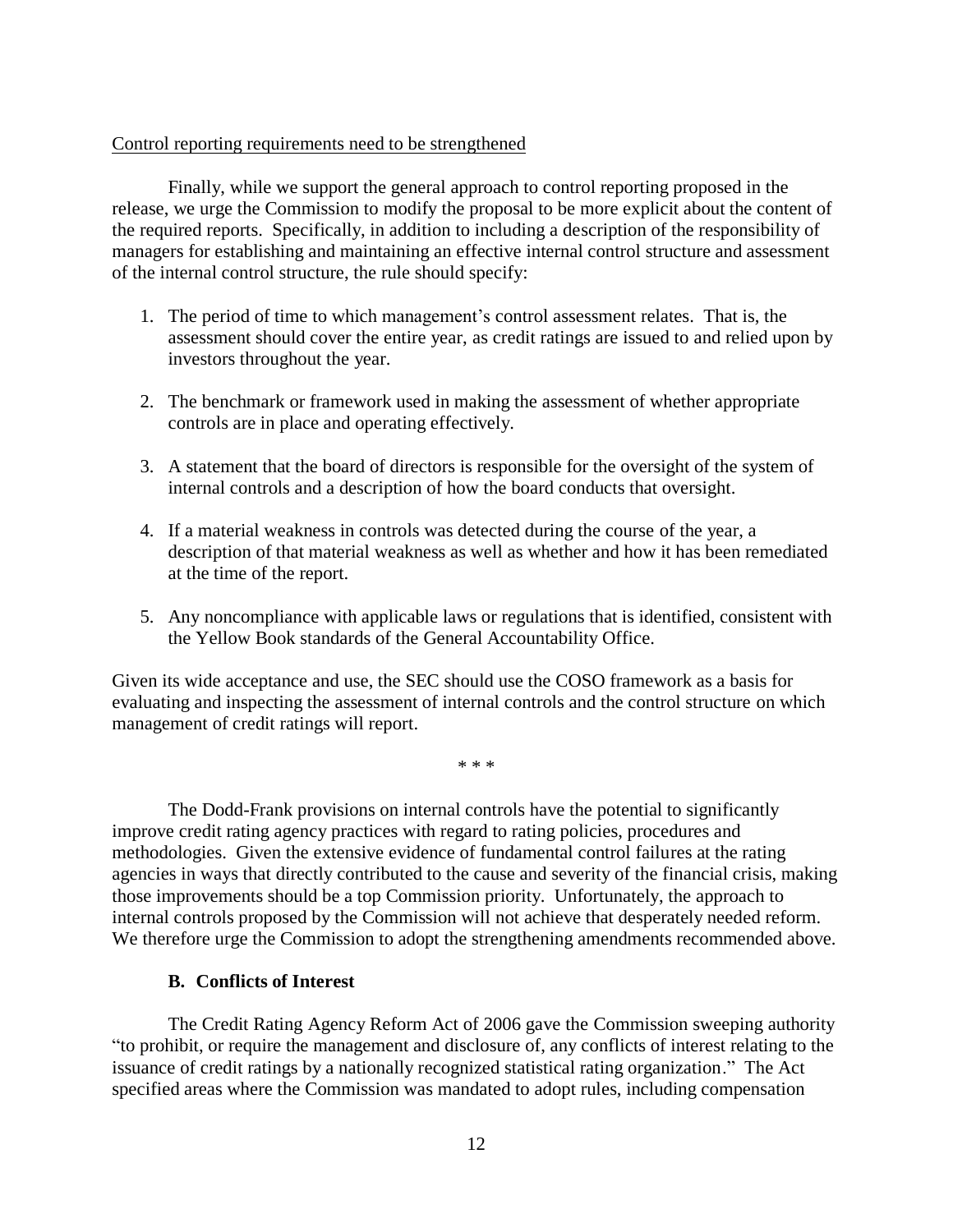practices and provision of consulting services, but it in no way limited the Commission"s authority to these areas. On the contrary, the act specifically authorized the Commission to adopt rules relating to "any other potential conflict of interest, as the Commission deems necessary or appropriate in the public interest or for the protection of investors."<sup>9</sup>

Section 932(a)(4) of Dodd-Frank amends existing provisions by adding a new requirement that the Commission adopt rules to prevent "sales and marketing considerations" from influencing NRSRO ratings. As an indication of just how seriously Congress viewed such conflicts, it added a provision calling for suspension or revocation of registration of an NRSRO where the Commission finds, after notice and opportunity for a hearing, that the NRSRO violated the rule and the violation affected a rating. Finally, it allows an exception for small ratings agencies where the Commission determines that separation of the ratings and sales and marketing activities is "not appropriate."

The Commission proposal represents a useful step to reduce the influence of conflicts of interest. Moreover, there are aspects of the Commission proposal that we strongly support – in particular the proposal to handle the small NRSRO exemption by providing a mechanism for small NRSROs to apply in writing for such an exemption. However, the Commission has chosen to interpret the directive to address sales- and marketing-related conflicts far too narrowly. Unless these provisions are strengthened significantly they are unlikely to have a meaningful impact on conflicts that the record clearly shows were the primary cause of the massive ratings failures that were a major triggering event of the financial crisis.

## The problem of sales considerations influencing ratings is pervasive and severe

The Senate Permanent Subcommittee on Investigations report provides a damning portrait of the extent to which conflicts of interest at Moody"s and S&P were allowed to affect rating quality. In the words of "multiple former Moody"s and S&P employees" cited in the report, "in the years leading up to the financial crisis, gaining market share, increasing revenues, and pleasing investment bankers bringing business to the firm assumed a higher priority than issuing accurate RMBS and CDO credit ratings."<sup>10</sup> Former analysts described how they were made to fear for their jobs if they were not viewed as sufficiently flexible and cooperative by the firm"s investment banker clients. As one former analyst told the Subcommittee:

"[T]he fear was real, not rare and not at all healthy. You began to hear of analysts, even whole groups of analysts, at Moody's who had lost their jobs because they were doing their jobs, identifying risks and describing them accurately."

The Senate report also provides evidence that concerns about market share had a direct effect on ratings methodologies. One email uncovered in the investigation, for example, shows S&P management discussing changes to its CDO ratings criteria in response to an "ongoing

<sup>&</sup>lt;sup>9</sup> See Credit Rating Agency Reform Act of 2006, available on the SEC website at [http://www.sec.gov/divisions/marketreg/ratingagency/cra-reform-act-2006.pdf.](http://www.sec.gov/divisions/marketreg/ratingagency/cra-reform-act-2006.pdf)

 $\frac{10}{10}$  Similarly, the Commission study found that analysts were well aware of the agency's business interest in securing the rating of particular deals and that rating agencies did not appear to take steps to prevent considerations of market share and other business interests from influencing ratings or ratings criteria.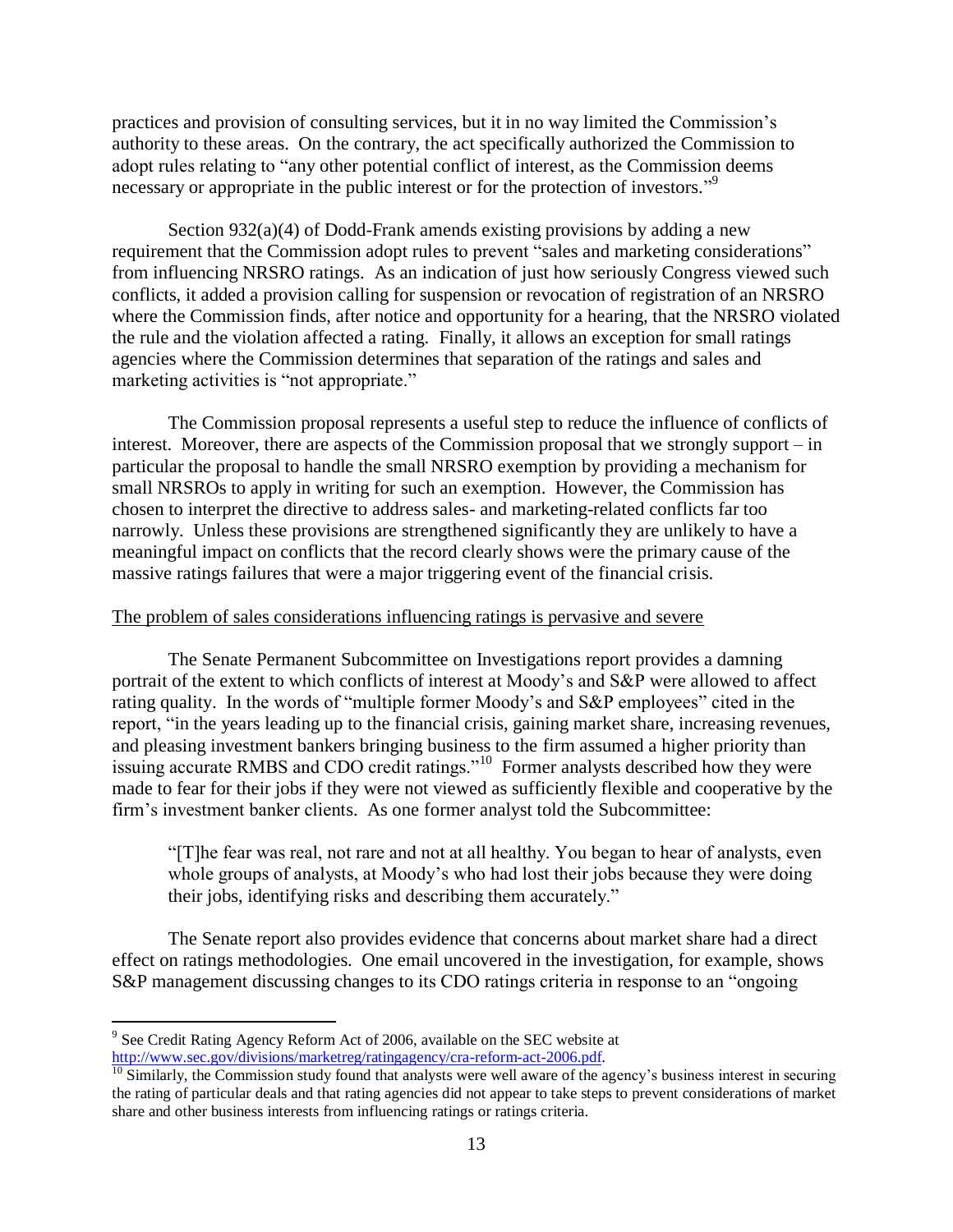threat of losing deals." Another S&P researcher expressed concern in 2005, as S&P was reportedly delaying a revision of its rating criteria because of concerns about the revision"s impact market share, that "Screwing with criteria to 'get the deal' is putting the entire S&P franchise at risk – it's a bad idea." Far from working to protect the independence of the ratings process, a third S&P executive suggested a more formal role for the agency"s customers in approving ratings criteria. Having expressed concern that changes to criteria could cost the agency deals, she concluded: "I think the criteria process must include appropriate testing and feedback from the marketplace."

The Senate report also documents what it describes as "blatant pressure exerted by some investment bankers," pressure that according to the Subcommittee report produced results. The Subcommittee found, for example, that:

Investment bankers who complained about rating methodologies, criteria, or decisions were often able to obtain exceptions or other favorable treatment. In many instances, the decisions made by the credit rating agencies appeared to cross over from the healthy give and take involved in complex analysis to concessions made to prevent the loss of business.

It also documents instances in which ratings analysts who "became unpopular with investment bankers" were barred from participating in rating their deals.

Conflicts of interest became a growing problem as rating structured finance products came to dominate deal volume. University of Columbia law school professor John C. Coffee, Jr. explained it this way in a recent *Harvard Business Law Review* article:

When the CRAs principally rated corporate bonds, no one client accounted for more than 1% of their business (because even large corporations went to the bond market only intermittently). But as structured finance became the CRAs' principal profit center, the rating agencies faced a limited number of large investment banks that brought deals to them on a continuing basis (and thus could threaten to take a substantial volume of business elsewhere, if dissatisfied). $^{11}$ 

In the market for MBS, the top six underwriters controlled over 50 percent of the market, and the top dozen accounted for over 80 percent of market share, according to data cited by Coffee. As a result, "they possessed the ability to threaten credibly that they would take their business elsewhere – a threat that the rating agencies had not previously experienced," Coffee notes.

Moreover, Coffee cites recent research providing empirical support to anecdotal accounts of conflicts" influence on ratings quality. Perhaps most significant is a 2010 study of over 900 CDOs issued between January 1997 and December 2007. The analysis gave particular attention to rating agency practices with regard to subordination, a key factor in determining what

<sup>&</sup>lt;sup>11</sup> "Ratings Reform: The Good, the Bad, and the Ugly," by John C. Coffee, Jr., *Harvard Business Law Review*, Vol. 1, 2011.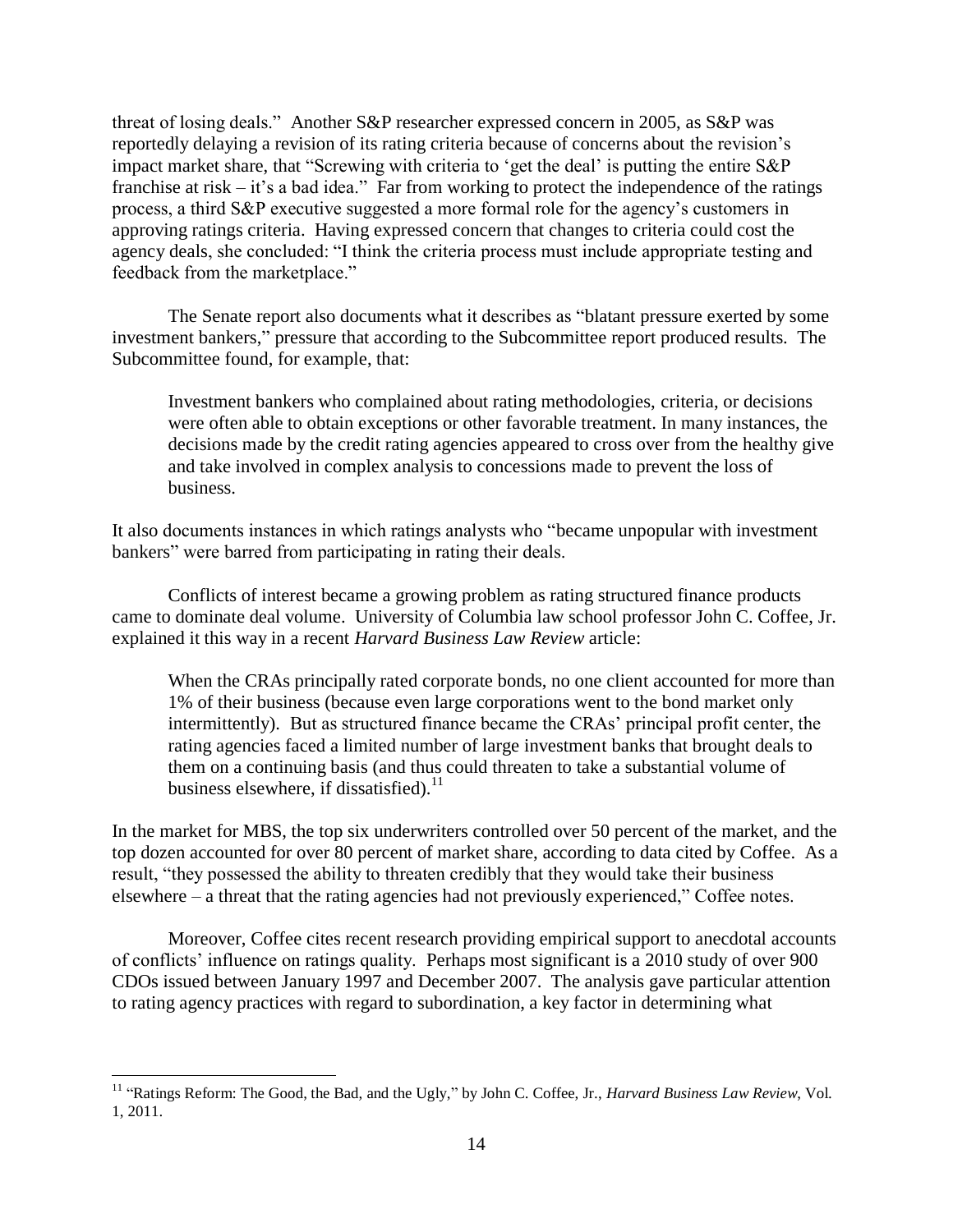percentage of an issue will be rated  $AAA$ <sup>12</sup>. The study found that the credit rating agencies did not follow a consistent policy or valuation model with respect to subordination, but rather regularly made "adjustments" on subjective grounds. Moreover, although these adjustments could be either positive or negative, 84 percent were positive, increasing the size of the top-rated AAA tranche by "an additional 12.1 percent of the AAA at the time of issue."

Astoundingly, the researchers found that just 1.3 percent of AAA CDOs closed between 1997 and 2007 met the rating agency"s reported AAA default standard. Had the rating agencies followed their stated models, the researchers estimated that the AAA rated CDO tranches would have been rated closer to BBB. Less surprisingly, as Coffee notes, the researchers found that the amount of the adjustment was positively correlated with future downgrades. "In short," Coffee concludes, "the evidence shows not that the CRAs' valuation models were wrong, but that they were systematically overridden by discretionary adjustments in a manner that increased the size of AAA tranches." A larger study by the staff of the New York Federal Reserve Bank similarly concluded that risk-adjusted subordination declined significantly between 2005 and 2007, at the height of the boom when, in the view of the authors, "the reputational costs of error became modest in relation to the expected profits to the rating agency."<sup>13</sup>

#### The current proposal represents a useful step in the right direction, but it is not sufficient

Using authority available to it under CRARA, the Commission has taken previous actions to address some of these conflicts. It has, for example, adopted a rule restricting an individual employee of a rating agency who is involved in producing a rating and developing ratings methodologies from also participating in fee negotiations. And, perhaps even more significantly, it has adopted a rule requiring ratings agencies to disclose "out of model" adjustments and the reasons behind those adjustments. In its current rule release, the Commission proposes to expand on these rules by identifying a new prohibition on NRSRO sales or marketing staff participation in determining or monitoring a credit rating or developing or approving procedures or methodologies used for determining the credit rating, including qualitative or quantitative models.

The Commission proposal is good as far as it goes, but it does not deal adequately with the extent of sales and marketing related conflicts or the myriad ways in which those conflicts have been allowed to influence ratings. To be effective, the ban needs to apply not just to sales and marketing staff involvement in the rating process, but more broadly to any action by any rating agency employee that has the intent or effect of allowing sales and marketing considerations, including concern over building market share, to inappropriately influence the rating process or undermine ratings accuracy. Under such a principles-based approach, practices such as basing analysts' performance evaluations or compensation on their success in building market share would be covered, as would allowing investment bankers to influence the selection

<sup>12</sup> See John M. Griffin & Dragon Yongjun Tang, *Did Subjectivity Play A Role in CDO Credit Ratings?* 17 (McCombs Research Paper Series, Paper No. FIN-04-10 2010), available at [http://ssrn.com/abstract=1364933,](http://ssrn.com/abstract=1364933) as cited in Coffee, *The Good, the Bad, and the Ugly*.

 $^{13}$  See Adam Ashcraft, Paul Goldsmith-Pinkham & James Vickery, FED. RESERVE BANK OF N.Y., STAFF REPORT NO. 449, MBS RATINGS AND THE MORTGAGE CREDIT BOOM at 5 (May 2010) as cited in Coffee, The Good, the Bad, and the Ugly.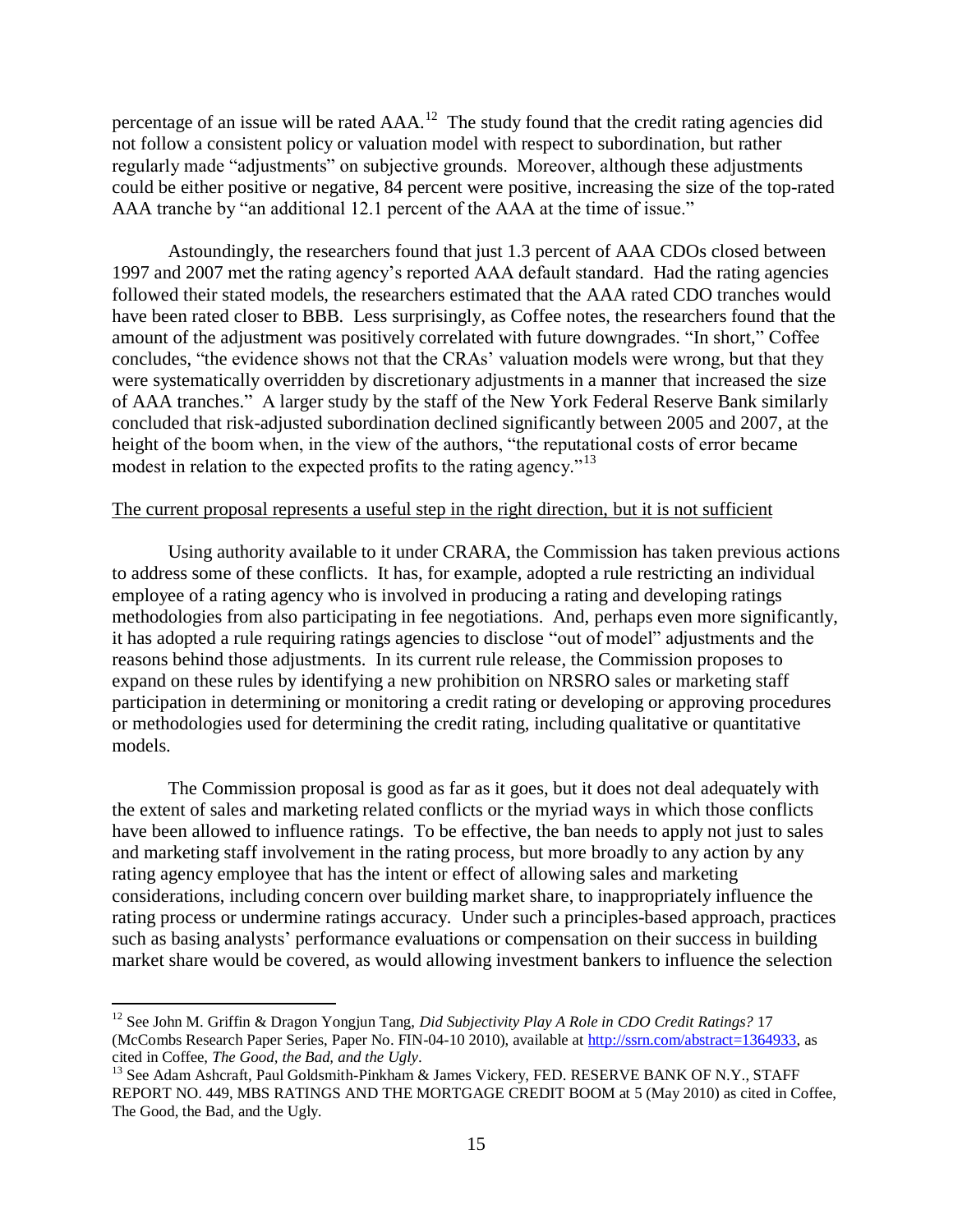of analysts involved in rating their deals. Delaying revisions to ratings models because of concerns about their impact on market share would also run afoul of such a rule.

The legislative language in Dodd-Frank clearly provides the Commission with the broad authority it needs to adopt such an approach. The Commission"s mandate is not just to prevent sales and marketing personnel"s involvement in the ratings process, after all, but "to prevent sales and marketing considerations of an NRSRO from influencing the production of credit ratings by the NRSRO." That calls for a broader approach than the narrow mechanistic rule proposed by the Commission. Moreover, if the Commission took that broader approach, ratings agencies that faced suspension or revocation of their NRSRO registration for violations would have a strong incentive to ensure that sales and marketing concerns are not allowed to influence ratings – and the Commission would have the tools it needs to clean up pervasive abuses in rating agency practices.

#### A broad principles-based ban would need to be supplemented with more concrete guidance

The Commission would likely need to provide additional guidance on how to implement such a rule. Its proposed ban on sales and marketing staff involvement in the ratings process would be one component. However, we would encourage the Commission to think more broadly about other practices that should be banned or restricted to achieve this goal of preventing sales and marketing considerations from influencing ratings. For example, it might be appropriate to adopt restrictions to ensure that communication between employees (including management) involved in sales and marketing activities and those involved in producing ratings and developing ratings methodologies is both limited and carefully monitored. In addition, compensation practices would have to be designed to ensure that they did not inappropriately link analyst compensation to business considerations. Some of the reforms included in the equity analyst settlement might provide a useful guide. Ultimately, however, to be effective, the principles-based ban on allowing sales- and marketing-related considerations to influence ratings would have to be enforceable even absent a specific rule violation.

#### The small NRSRO exemption would need to reflect this broader ban

A small NRSRO might find it difficult if not impossible to maintain the strict separation of ratings activities and marketing activities called for under our suggested approach. We nonetheless continue to believe that the Commission"s proposed approach to small firm exemptions is an appropriate one, with a few adjustments to reflect the broader reach of our proposed ban. Specifically, we encourage the Commission to maintain its proposed requirement that small NRSROs submit written applications for an exemption from the ban. As part of its exemption application, the NRSRO should be required to discuss what steps it is taking to ensure that sales and marketing considerations are not allowed to inappropriately influence rating decisions. This issue would also have to be addressed as part of the NRSRO"s internal control structure, and the NRSRO would need to document compliance with the procedures. In their annual examinations, Commission staff would need to pay close attention to whether these procedures are operating effectively and, where they are not operating effectively, to require alterations to address any short-comings. Indeed, it is even more important that the Commission not adopt an outright exemption for small NRSROs if the rule is cast more broadly, as we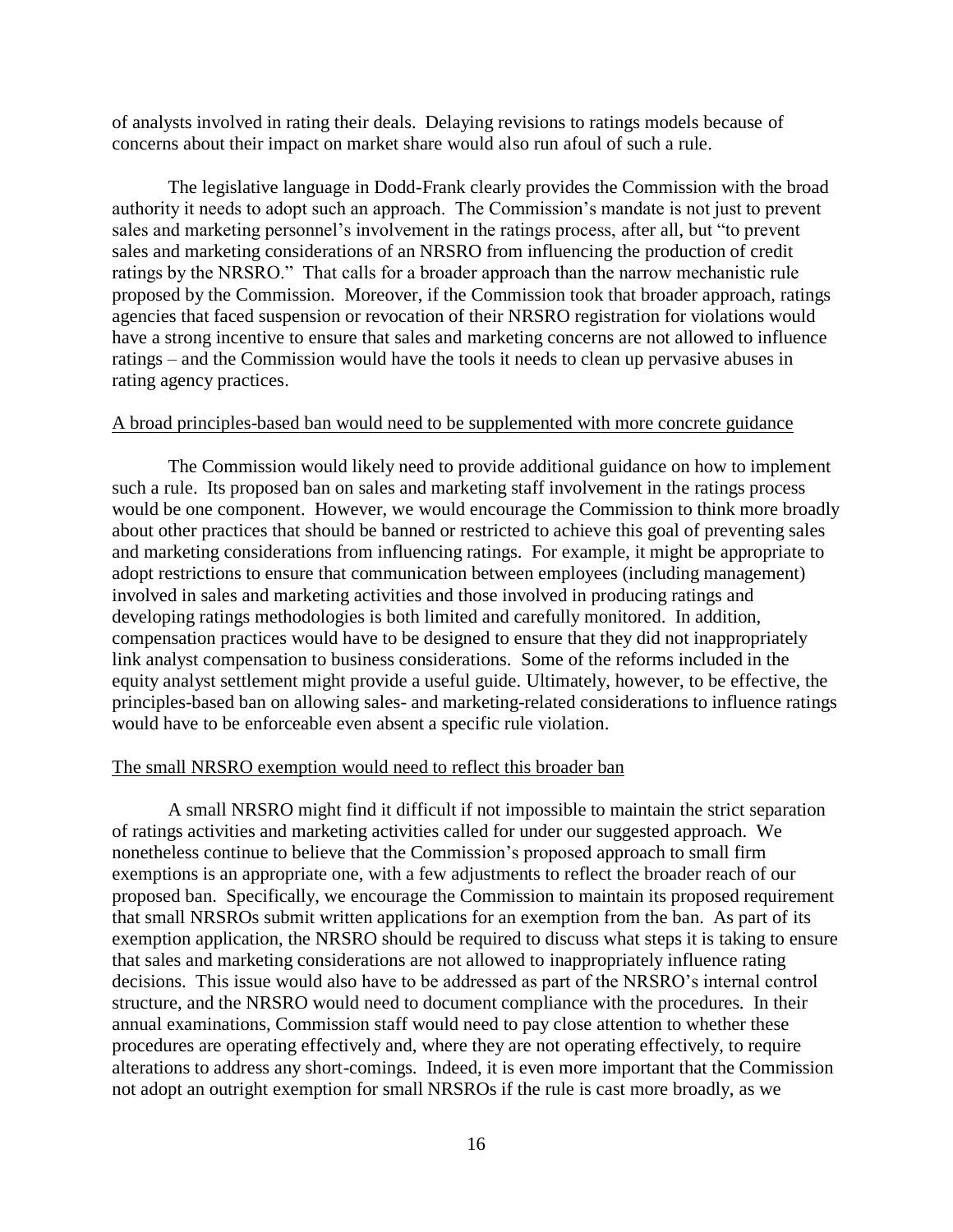recommend. To do so would be to legitimize practices that allow marketing concerns to influence ratings, something that the Commission cannot in good conscience do. Moreover, while user- or subscriber-pays NRSROs may face less severe conflicts than those inherent in the issuer-pays model, they are not entirely immune from such considerations, which might for example take the form of investor resistance to downgrades of a security they hold. They should therefore not be exempt from requirements in this area. Instead, the steps they take to address those conflicts should be tailored to match their business model.

\* \* \*

Although Dodd-Frank fails to ban the issuer-pays business model out-right, it and the CRARA between them give the Commission broad authority to address conflicts associated with that business model. That authority would also apply to any other conflict that might affect rating quality, including conflicts present in investor- or subscriber-pays business models. So far, however, the Commission has been overly timid in exercising this authority. The rule proposal put forward by the Commission to address conflicts of interest, while useful, does not begin to match the scope or severity of the problem. We urge you to take this opportunity to rectify that regulatory failure by adopting broad new principles-based rules prohibiting sales and marketing considerations from influencing ratings. If effectively enforced, and particularly if combined with strengthened standards for internal controls, such a rule could significantly reduce the risks of another massive rating failure like the one that helped to trigger the financial crisis.

#### II. **The Following Flawed Provisions Require More Modest Revisions**

#### **A. Methodology**

Section 932(a)(8) of Dodd-Frank gives the Commission new rulemaking authority with regard to credit rating agency methodologies. The provisions respond directly to a number of problems that have been identified with the way in which rating agencies were developing and implementing their rating criteria in the years leading up to the financial crisis. That includes evidence that the ratings assigned did not always conform to rating criteria, that changes in methodology were not always applied in a timely fashion to outstanding ratings, that certain favored clients were given special exemptions from rating criteria, and that the rating process generally was susceptible to outside influence.

In order to clean up such abuses, the legislation directs the Commission to promulgate rules to ensure that all ratings are determined using procedures and methodologies that have been approved by the board of directors and that are in accordance with the rating agency"s policies and procedures for the development and modification of rating procedures and methodologies. The legislation further requires the Commission to adopt rules to ensure that: when material changes are made to rating methodologies and procedures, the changes are applied consistently to all credit ratings to which they apply; that any such changes, including changes to surveillance procedures, are applied to all then-current credit ratings within a reasonable time period to be set by the Commission; and that the NRSRO publicly discloses the reason for the change. Finally,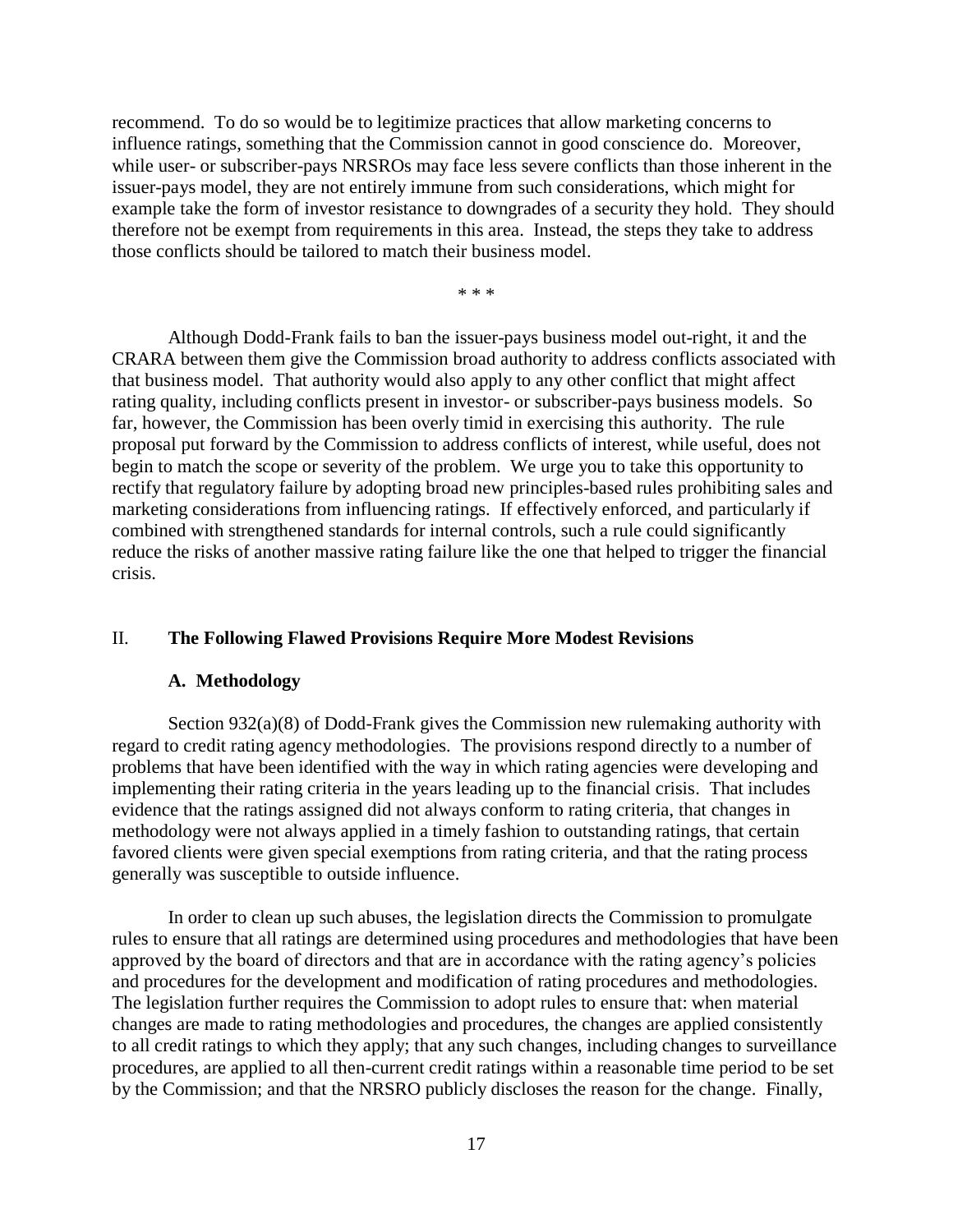the Commission is directed to adopt rules requiring NRSROs to notify users of credit ratings of the version of the rating methodology used for a particular rating, when a material change is made to the methodology and the likelihood that the change will result in a rating action, and when a significant error is identified in a methodology that may result in a rating action.

We support the general approach proposed by the Commission. This approach consists of: 1) requiring NRSROs to establish, maintain, enforce, and document policies and procedures that are reasonably designed to ensure the objectives identified in this section of the statute are met and 2) supplementing that general requirement with specific objectives that the policies and procedures would need to be reasonably designed to achieve both in design and operation. There are two areas, however, where we believe the rules need to be strengthened.

First and foremost, it is essential that the Commission specify a time period in which changes to rating methodologies would have to be applied to then-current ratings. The Commission suggests in the proposing release that it is reluctant to do so, in part, because "prescribing a timeframe that is too long could create an inadvertent "safe harbor" allowing the NRSRO to act more slowly to apply the changed surveillance procedures and methodologies to the impacted obligors, securities, and money market instruments." But failing to set any time limit provides precisely the same sort of "safe harbor." A better approach would be to set a relatively tight deadline, such as 60 days, and then provide a mechanism for rating agencies to apply for an extension in exigent circumstances. This would be consistent with the statutory language, which clearly anticipates that the Commission would designate a time period for the change to be implemented.

We would also suggest that the word "notify" used in the legislation implies a more direct communication than simply updating website-based disclosures. One possible approach would be to permit users of ratings to sign up for alerts regarding rating changes. This is commonly available technology that would significantly improve communication. Improving communication in this area is particularly important with regard to errors that could result in rating actions, but, if the goal is to ensure that users of ratings are well informed about the nature and limitations of those ratings, it also applies to changes generally. Given the technological ease of establishing more robust communications, we would strongly encourage the Commission to require rating agencies to adopt some form of alert system for users of their ratings.

#### **B. Analyst Training, Testing and Experience**

Section 936 of Dodd-Frank requires the SEC to issue rules reasonably designed to ensure that any person employed by an NRSRO to perform ratings: 1) meets standards of training, experience, and competence necessary to produce accurate ratings for the categories of issuers whose securities the person rates and 2) is tested for knowledge of the rating process. The Commission proposes to implement this section by requiring each NRSRO to design and administer standards of training, experience, and competence. While deferring to the NRSROs on specifics, the Commission proposes general factors that NRSROs would be required to consider when designing training standards, taking into account the different functions and responsibilities of individual employees as well as the different procedures and methodologies they use to produce ratings. In addition, the Commission proposes to require NRSROs to adopt a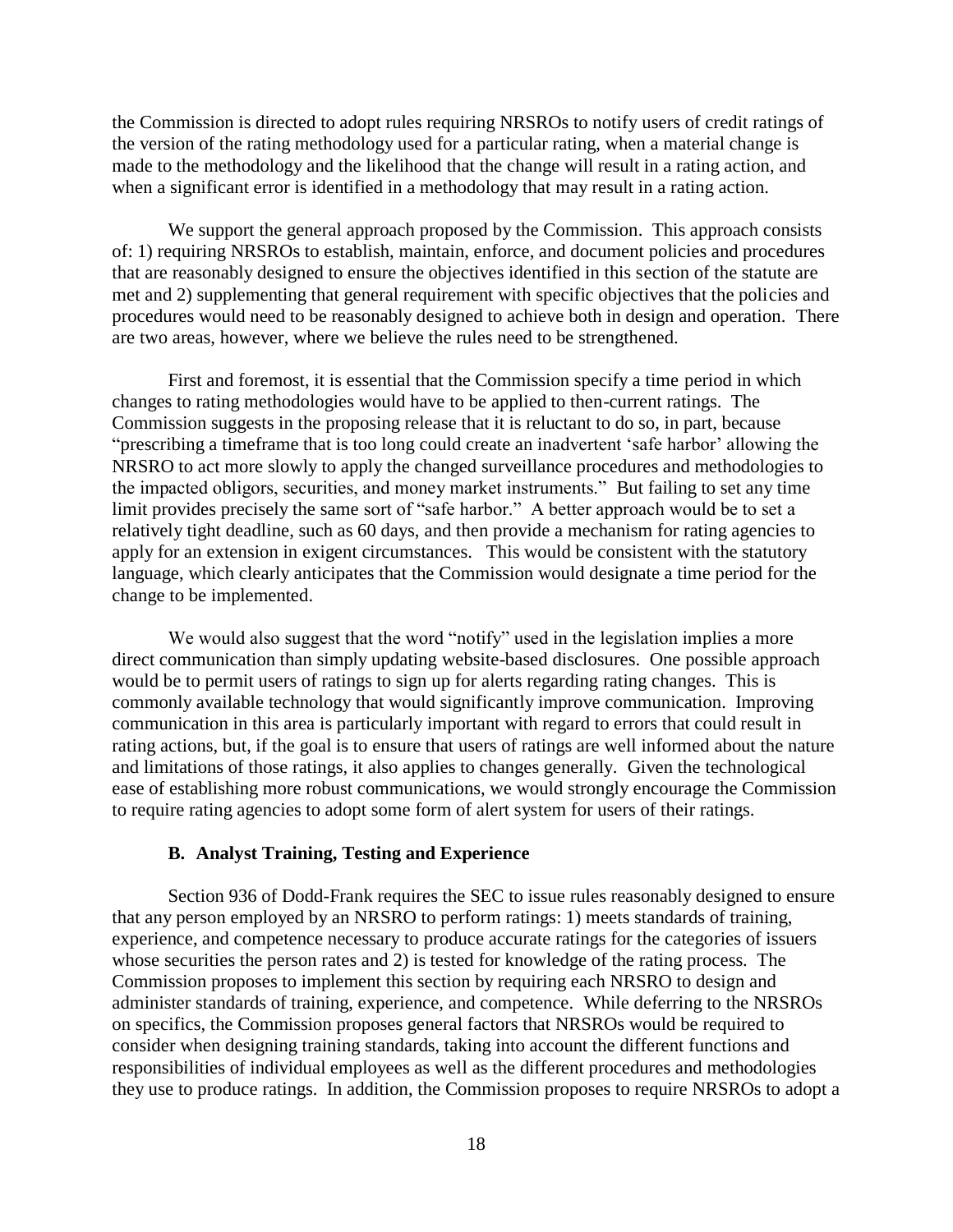periodic testing requirement for individuals employed to determine ratings on their knowledge of the procedures and methodologies used by the NRSRO to determine credit ratings in the classes or subclasses of credit ratings for which the individual participates. And, to fulfill the experience standard, it proposes to require that at least one individual with three years or more experience in performing credit analysis participates in the determination of a credit rating.

The four factors proposed by the Commission to be taken into account in the design of training programs are appropriate, if somewhat vague. In particular, we would encourage the Commission to adopt an additional explicit requirement that recognizes that new and untested classes or subclasses of securities may require more training (and more specialized expertise) to rate than those in a class with a longer track record. The same is true for customized or highly complex securities, for those where the rating is particularly sensitive to the underlying assumptions, or where qualitative factors are particularly important to the rating decision. While we share the Commission"s view that the vast differences among the NRSROs will demand different approaches to training, we are not convinced that rating agencies who have underinvested in the rating process can be relied on to adopt rigorous training programs. Ultimately, some private certification program (along the line of the CFA Institute for equity analysts) may be needed to raise the standards of professionalism in this area.

Where the Commission proposal really goes wrong, however, is in its proposals on testing and experience. The proposal to leave it entirely in the hands of the NRSRO to determine the frequency and manner of testing is completely unacceptable. At the very least, the Commission should establish a minimum testing standard. It should at the very least include a requirement for testing before the employee begins rating a new class or sub-class of ratings and might include additional testing before the employee takes on new responsibilities (e.g., lead analyst role or supervisory role) or when the NRSRO makes significant changes to its procedures and methodologies.

The requirement for three years of generic credit analysis experience is similarly weak. Indeed, we suspect the NRSROs would have adopted stricter standards had the Commission remained silent on the issue. At the very least, the Commission should survey the current NRSROs to establish a baseline of information about experience of analysts, lead analysts, and supervisory personnel currently employed at the agency. We suspect this data will support establishment of a much higher experience standard than that currently proposed. In addition, the Commission should set higher experience standards with regard to rating of complex or customized securities or those without a proven track record. On the other hand, we strongly support the Commission proposal to make training, testing, and experience policies subject to recordkeeping requirements. The Commission should make clear that this includes testing results. A testing requirement is meaningless without accountability for how results are used.

While issues of training, testing, and experience are not central to the issues that led to the financial crisis, they could take on increased importance if more small, less experienced rating agencies register as NRSROs. The Commission should take steps now to ensure that its requirements in this area set an appropriately high bar, particularly in high-risk areas, and lay the foundation for increased professionalism in the rating process.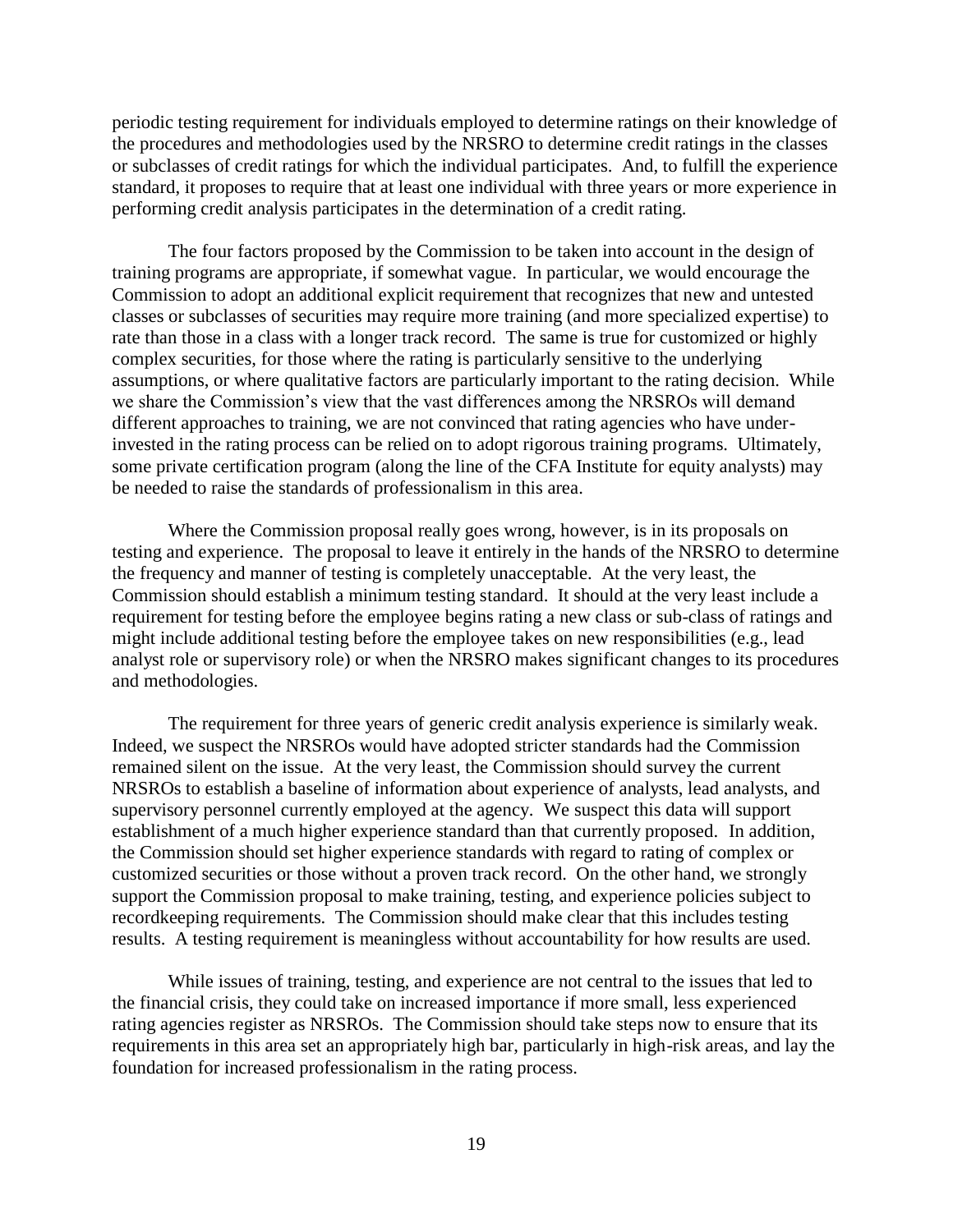#### **C. Look-Back Reviews**

One aspect of Dodd-Frank"s provisions to deal with conflicts of interest is its requirement that NRSROs have policies in place to deal with situations in which an NRSRO employee goes to work for a customer for whom the employee played a role in determining a rating. Specifically, with regard to ratings actions taken within the preceding year, the NRSRO is required to conduct a review to determine whether any conflicts of interest of the employee influenced the rating and to revise the rating as appropriate. The Commission proposes to adopt rules implementing the provision by requiring, at a minimum, that the NRSRO establish, maintain, and enforce policies and procedures that are reasonably designed to ensure that the NRSRO: 1) immediately places the rating on credit watch; 2) promptly determines whether the rating must be revised so that it is solely the product of the NRSRO"s documented procedures and methodologies; and 3) promptly publishes a revised rating or reaffirms the rating, as appropriate.

The Commission appropriately proposes to require disclosures that would enable users of ratings to determine the reason the rating was being put on watch. We also support the Commission proposal to require the rating agency to put the affected rating on watch immediately and not wait to act until after they determine the impact of the conflict. Investors have a right to be alerted promptly that there might be a problem. Moreover, this will provide an incentive for the rating agency to act promptly to address any potential problems. (Where the rating agency in question only makes its ratings available to subscribers, the rating agency could satisfy this requirement by providing notice to its subscribers in whatever format it typically uses to convey ratings actions to those subscribers.) Although the Act does not specify that the above policies and procedures would have to be documented, the Commission suggests that documentation would be necessary to carry out the statute's mandate. It further suggests that they should be subject to the record-keeping rules. We strongly agree.

The Commission requests comment on whether this proposal exceeds its authority by regulating rating policies, procedures, and methodologies. Clearly, however, the proposal is simply designed to ensure that the rating agency follows its own methodologies in cases where a specific form of conflict has been identified. As the Commission notes in the proposing release, the rating agency would remain free to apply its own procedures for determining whether the rating would need to be changed. Moreover, we agree with the Commission that these are prudent steps the ratings agency would reasonably be expected to take under the circumstances.

The problem with this proposal is not that it goes too far but that it does nothing to address the more serious situation in which this sort of conflict has influenced the rating agency"s rating criteria or other aspects of its rating methodology. The Commission could rectify this shortcoming without straying into the area of dictating the substance of ratings methodologies by requiring the rating agency to conduct a review of whether the conflict in question influenced those methodologies and procedures and take corrective action if they find that to be the case. This would arguably only be required in the limited number of circumstances in which the former employee had been directly involved in determining the firm"s rating methodology. However, failing to require this added review in these circumstances would leave unaddressed the systemic effects of conflicts revealed in the recent crisis. Indeed, using the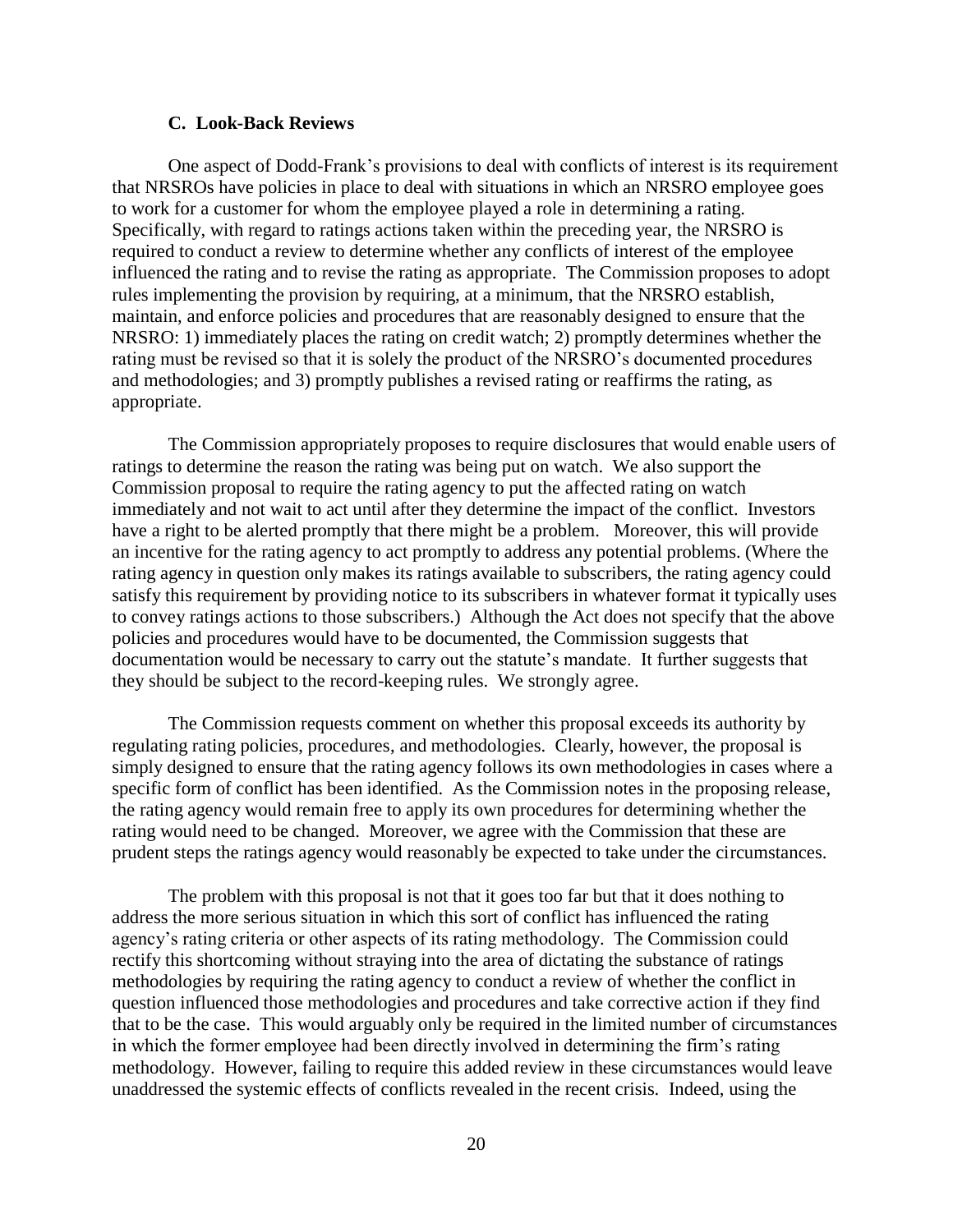standard of ensuring the rating was performed according to the documented methodology and procedures could do more harm than good if the procedures and methodologies themselves are compromised.

#### **D. Third-Party Due Diligence Reviews**

Consistent with its goal of improving the quality of due diligence used in developing asset-backed securities (ABS) and determining ratings, Section 932(a)(8) of the Dodd-Frank Act adds new requirements with regard to third-party due diligence reports for these securities. The first paragraph of the provision requires the issuer or underwriter of any Exchange Act-ABS to make publicly available the findings and conclusions of any third-party due diligence report obtained by the issuer or underwriter. In addition, when an issuer, underwriter or NRSRO employs a third-party due diligence service, the entity that employs the due diligence service is required to provide to any NRSRO that produces a rating to which the service relates written certification, in a form determined by the Commission, to ensure that the providers of the due diligence services have conducted a thorough review of data, documentation, and other relevant information necessary for an NRSRO to provide an accurate rating. Finally, when an NRSRO produces a rating that utilizes the report of the third-party due diligence service, the NRSRO must disclose the certification in a manner that allows the public to determine the adequacy and level of due diligence services provided by the third party.

In general, we believe the Commission has done a good job of defining due diligence reports covered by the rule as well as the content of the required certifications. In particular, the Commission has done a good job of spelling out the information the certification would have to contain with regard to the scope and manner of the review in a way that should ensure that the disclosures provide meaningful information rather than boilerplate. We do not believe the Commission should be more detailed in describing the procedures a due diligence service would have to follow to carry out the review. We share the view, cited by the Commission, that the variation for reviews of different types of offerings is likely to be significant and that this area therefore is better served by principles-based standards than by prescriptive rules. (As it goes forward, the Commission should continue to evaluate whether existing standards are sufficient.)

The Commission appears to have struggled, however, to come up with an appropriate disclosure approach for the certifications. The legislation is admittedly convoluted in its approach to establishing this due diligence disclosure regime. In particular, it raises the question of how the Commission is to read the statute"s dual requirements for disclosure by issuers and underwriters on the one hand and by NRSROs on the other. When the Commission released its rule proposal implementing Section 945 of Dodd-Frank last October, it proposed to require issuers and underwriters of any registered Exchange Act ABS to disclose the findings and conclusions of any third party engaged to perform a due diligence review in the prospectus. For unregistered transactions, the issuer would have been required to file a form containing the same information with the Commission on EDGAR five business days prior to the first sale of the offering. Unfortunately, at the urging of industry, the Commission now proposes to withdraw that approach, which would have ensured easy access to the information for any investor in the offering. The revised disclosure regime proposed by the Commission is unnecessarily complex and should be simplified.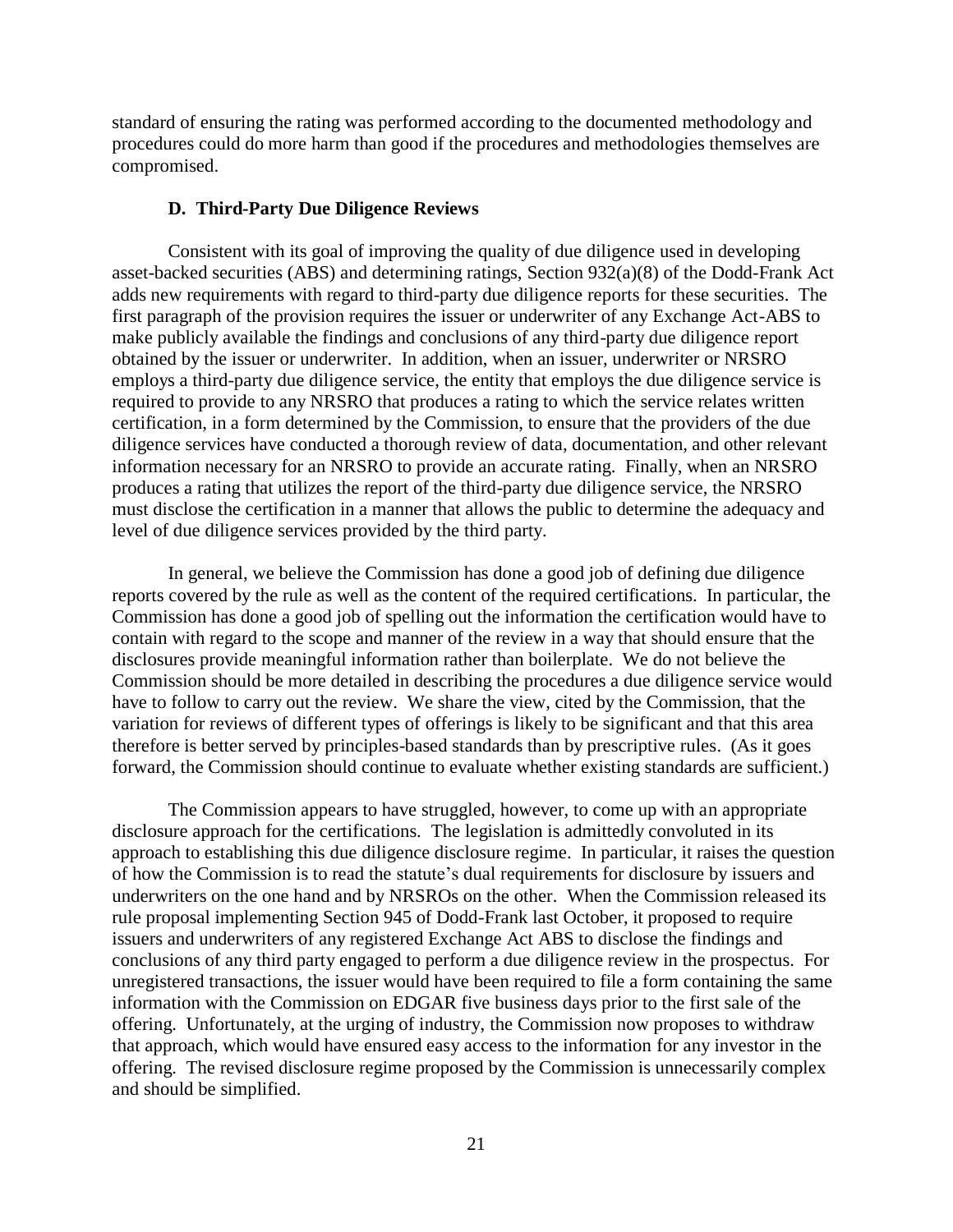The most logical approach is for the Commission to create a website database where the findings and conclusions of the third-party due diligence services would be centralized and made available to any NRSRO that is producing a rating for the offering in question. Under this approach, the reports would also be available to any other investor or market participant interested in obtaining that information. Indeed, investors who are performing their own risk analysis and not relying on ratings may have even greater need than other investors of the information in the due diligence reports. By adopting a disclosure mechanism that is not primarily dependent on the rating agencies, the Commission would promotes ease of access to the information for these investors as well as for the users of credit ratings, an appropriate goal in light of congressional intent to reduce reliance on ratings.

The information would have to be made available on the database in a way that makes it easy for NRSROs and other users of the information to identify the offering to which it relates. It might also be appropriate to include a notification system that would allow users of the database to receive alerts when due diligence reports for particular types of offerings are entered into the database. Particularly if such a notification method were built into the database, it would be appropriate to deem submission of the certification as constructive receipt of the certification by an NRSRO. A less attractive but still acceptable alternative would be to design the database to be easily searchable so that an NRSRO could readily identify those reports that relate to offerings on which it is producing a rating.

Because the findings would be made publicly available through the database, this approach could also eliminate the convoluted system proposed by the Commission that would require the issuer or underwriter to get a representation from each credit rating agency engaged in producing a rating that the rating agency in question will publicly disclose the findings of the due-diligence reports five days before the first sale of the offering. Instead, the issuer or underwriter could verify that the information was publicly available through the Commission website five days before the sale. (Ideally, the issuer or underwriter would also be required to provide a link to that disclosure with the pre-sale information about the offering.) The rating agencies would then be solely responsible for their own disclosures, not for fulfilling the issuer or underwriter"s five-day pre-sale disclosure requirement.

There may be other disclosure approaches that would achieve the same results. We would support any approach that provides a simple straightforward mechanism to ensure that third-party due diligence reports are made readily available both to any NRSRO producing a rating on the offering in question and to the investing public more generally. The current approach proposed by the Commission does not meet this test for ease of use.

#### **E. Universal Ratings**

Section 938(a) of Dodd-Frank requires the Commission to issue rules requiring NRSROs to establish, maintain, and enforce written policies and procedures that: 1) assess the probability that the issuer of a security or money market instrument will default, fail to make timely payments, or otherwise not make payments to investors in accordance with the terms of the security or money market instrument; 2) clearly define and disclose the meaning of any symbol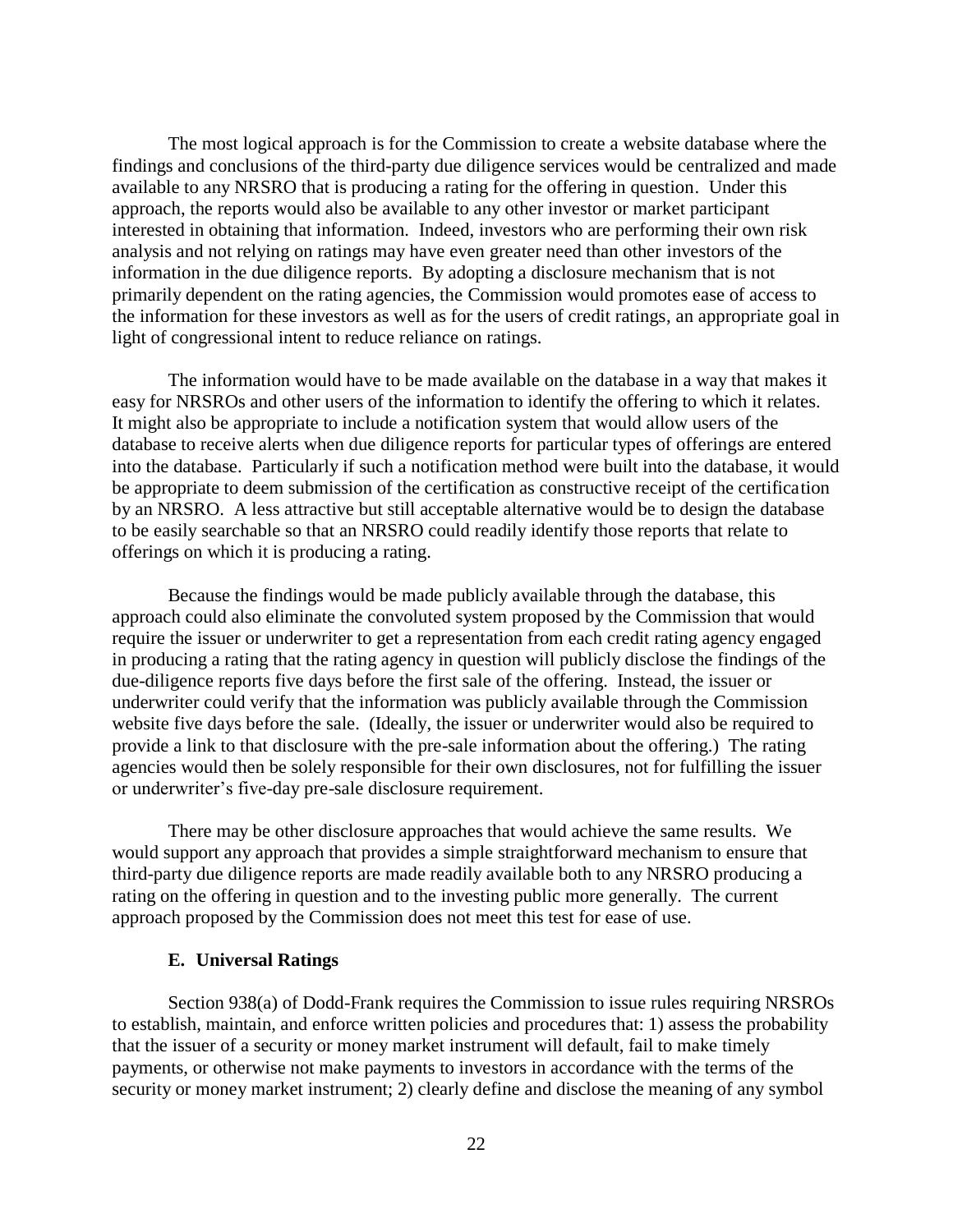used by the NRSRO to denote a credit rating; and 3) apply any such symbol in a manner that is consistent for all types of securities and money market instruments for which the symbol is used. Section 938(b) makes clear that rating agencies are free to use "distinct sets of symbols to denote credit ratings for different types of securities or money market instruments." The Commission is proposing that the rule text mirror the statutory language, but with the addition of a requirement that the NRSRO document its policies. This added documentation requirement is essential to ensure the Commission"s ability to examine for compliance, as well as for the NRSRO"s own internal controls and compliance effectiveness.

Unfortunately, although the proposed rule mirrors the statutory language, the proposing release provides so little discussion of what is intended by this rule that it leaves completely ambiguous whether it will be applied in a way that achieves the goal of promoting universal ratings. The Report of the Committee on Banking, Housing and Urban Affairs leaves no doubt as to what Congress intended to achieve with this requirement when it states: "The Committee believes that an NRSRO"s credit rating symbol should have the same meaning about creditworthiness when it is applied to any issuer – the same symbol should not have different meaning depending on the issuer."<sup>14</sup>

Of particular concern to Congress in adopting the provision is the higher costs state and local governments pay because of the more conservative standards applied to these ratings, but the provision is also directly relevant to problems with inflated ratings for structured finance products. As the Senate Permanent Subcommittee report points out, AAA rated investments have traditional had "a less than 1% probability of incurring defaults." For subprime RMBS originated in 2006 and 2007, however, over 90% of the AAA ratings were later downgraded to junk status, according to the report. As noted above, research looking at CDO ratings over a 10 year period found that only 1.3% of AAA-rated CDOs actually met the rating agency default standards for a triple-A rating. Had the rating agencies actually applied their rating criteria consistently, these CDOs would have carried ratings roughly equivalent to a BBB, according to the research, and a lot of damage to our financial markets might have been avoided.

Moreover, the disparity in default rates was already evident well before the housing bubble burst. Examining Moody"s system, for example, one analyst found that just 2.2 percent of corporate bonds rated Baa (Moody"s lowest investment-grade rating) defaulted during each five-year period from 1983 to 2005. For CDOs with the same rating, the average five-year default rate from 1993 to 2005 was 24 percent. For municipal bonds with the same rating, the five-year default rate was less than one-tenth of one percent.<sup>15</sup>

In its limited discussion of this provision, the Commission fails to make clear how it will enforce the requirement that ratings be based on an assessment of the likelihood of default and applied consistently across different ratings categories. What standards will the Commission use to determine whether ratings are being applied consistently across categories of ratings? The

<sup>&</sup>lt;sup>14</sup> Committee Report, U.S. Senate Committee on Banking, Housing and Urban Affairs, Report No. 111-176, The Restoring American Financial Stability Act of 2010, April 30, 2010, available at: [http://banking.senate.gov/public/\\_files/RAFSAPostedCommitteeReport.pdf.](http://banking.senate.gov/public/_files/RAFSAPostedCommitteeReport.pdf)

<sup>&</sup>lt;sup>15</sup> Mendales, Richard E., "Collateralized Explosive Devices: Why Securities Regulation Failed to Prevent the CDO Meltdown, and How to Fix It," University of Illinois Law Review.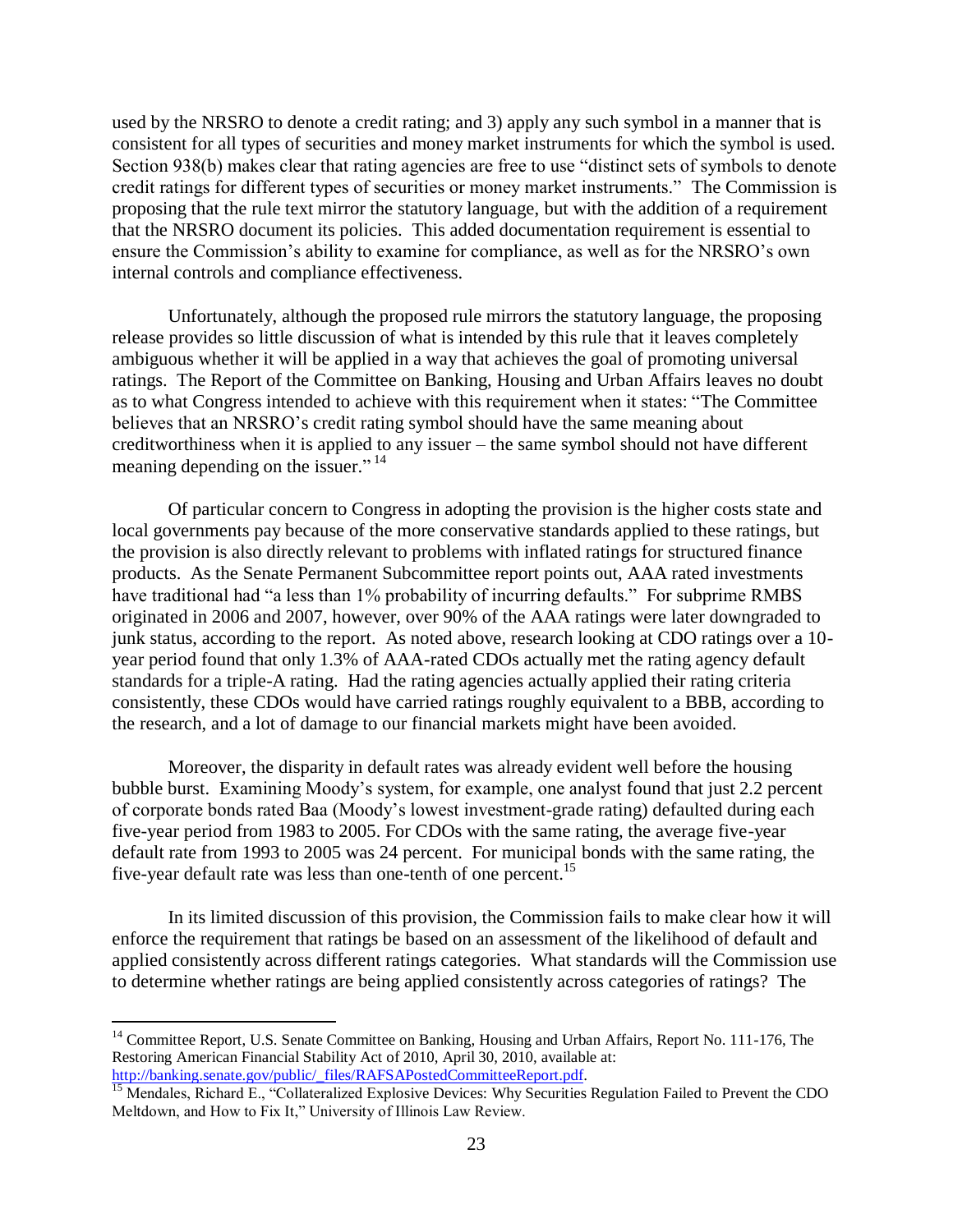performance disclosures required in a separate section of the rule proposal could be used to provide a basis for enforcement, since ratings agencies will be required to report aggregated numbers showing how ratings in each asset class have performed in terms of transitions and defaults. But what steps will the rating agencies be required to take if their performance numbers reveal discrepancies in the performance of ratings across different rating categories?

It appears from the release that the Commission has given little if any thought to these questions, which are central to the provision"s effectiveness. We urge the Commission to provide additional guidance on these issues before it finalizes the rule in order to ensure that the rule has the effect intended by Congress.

## III. **The Following Provisions Appear to be Generally on the Right Track**

#### **A. Performance Disclosures**

 $\overline{a}$ 

Following passage of the Credit Rating Agency Reform Act of 2006, the Commission adopted rules requiring rating agencies to disclose performance statistics for their ratings. The purpose of the disclosures is both to enable users of ratings to assess the relative accuracy and reliability of the various rating agencies and to make the rating agencies more accountable for producing reliable ratings. In September, the Government Accountability Office (GAO) issued a report that analyzed the performance disclosures. 16 The report found serious short-comings in the performance disclosures, most notably that, "because SEC did not specify how NRSROs should calculate these statistics, the NRSROs used varied methodologies, limiting their comparability." In addition, GAO concluded that, "the ratings history data sets do not contain enough information to construct comparable performance statistics and are not representative of the population of credit ratings at each NRSRO. Without better disclosures, the information being provided will not serve its intended purpose of increasing transparency."

Section 932(a)(8) of Dodd Frank requires the Commission to take steps to improve the quality of performance disclosures. The Act specifies that the Commission"s rules must, at a minimum, require disclosures: 1) that are comparable among NRSROs; 2) are clear and informative for investors with a wide range of sophistication; 3) include performance information over a range of years and for a variety of types of credit ratings (including withdrawn ratings); and 4) are appropriate to the business model of the NRSRO. It further requires that the disclosures be published and made freely available by the NRSRO on an easily accessible portion of the NRSRO website (and in writing, when requested). Finally, it requires that the NRSRO include an attestation with each rating issued that it was not influenced by any other business activities and was based solely on the merits of the instrument being rated and was an independent evaluation of the risks and merits of the instrument.

<sup>16</sup> *SECURITIES AND EXCHANGE COMMISSION: Action Needed to Improve Rating Agency Registration Program and Performance-Related Disclosures*, Government Accountability Office, September 2010 (GAO-10-782) available at: [http://www.gao.gov/new.items/d10782.pdf.](http://www.gao.gov/new.items/d10782.pdf)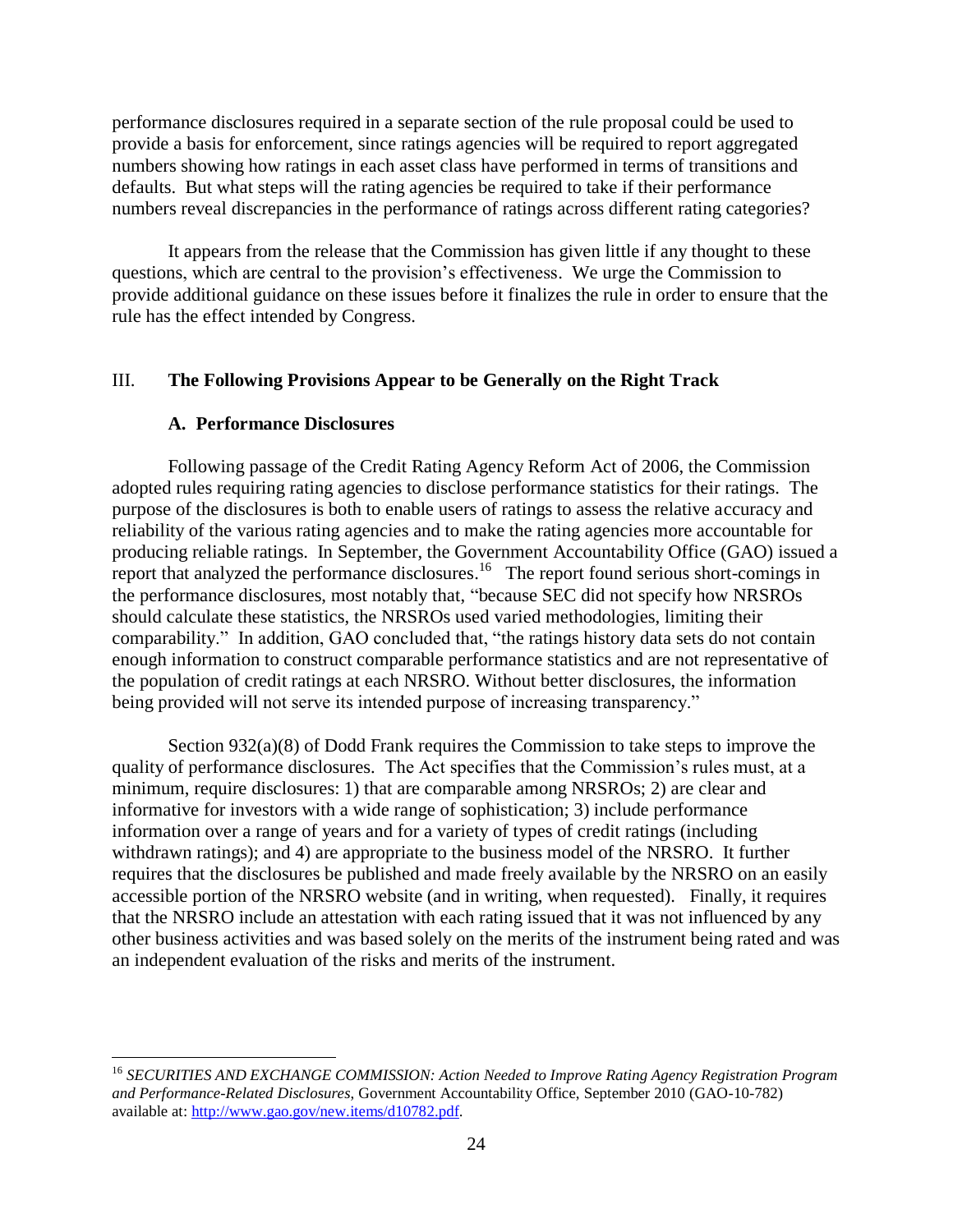The Commission proposes to implement this requirement primarily by enhancing the current requirements to publish performance statistics and ratings histories. Specifically, it proposes to:

- prescribe a methodology an NRSRO must use to calculate and present the performance measurement statistics;
- limit the information the NRSRO can include in the Exhibit to default and transition rates, plus certain limited supplemental information; and
- standardize the presentation of the default and transition rates.

Each of these proposals is directly responsive both to the statutory mandate to improve comparability of performance disclosures and to the GAO recommendations for achieving that goal. We strongly support all three changes. Indeed, we do not believe the Commission could satisfy the mandate for enhanced comparability without adopting these changes. In addition, we support specific aspects of the Commission proposal, including its proposal to add new subclasses of ABS, to use a standardized definition of default for the performance tables, and to include withdrawn ratings in the data.

The Commission proposes to require transition and default rates based on the single cohort approach. In its analysis, GAO described benefits of both the single cohort and the average cohort approach. The single cohort approach "is useful for describing the historical experience of a particular group of ratings under a particular set of circumstances. Single cohort transition matrixes are thus useful as predictors of the performance of ratings in future time periods under similar circumstances, but they are less useful as predictors of the performance of ratings in future time periods under different economic and other conditions." In contrast, the average cohort approach "describes the NRSRO"s performance during an average 1-, 3-, or 10 year time period. As such, average cohort transition rates are useful indicators of expected transition rates in the future, given that future economic and other conditions are unknown."

While we think the Commission decision to require the single cohort approach satisfies the Dodd-Frank mandate of promoting comparability, we encourage the Commission to consider whether users of ratings wouldn't be better served by requiring NRSROs to produce separate tables using each approach. That way, investors and other users of ratings could decide for themselves which provides the most relevant information. Assuming this would not impose an undue burden on NRSROs, we believe the benefits could be significant.

Transition and Default Matrix: Overall, we find the proposed transition and default matrix to be clear and usable. Still, we believe less sophisticated investors might benefit from a few minor adjustments.<sup>17</sup> Specifically, we do not believe less sophisticated investors will automatically understand what is meant by the term "transition." This could be addressed by adding a new heading: "Status of those ratings at the end of the time period." In addition, it

<sup>&</sup>lt;sup>17</sup> We are not convinced that unsophisticated investors are likely to make extensive use of these disclosures. However, given the statutory mandate that the disclosures be useful for investors of varying degrees of sophistication, these suggested changes might be appropriate.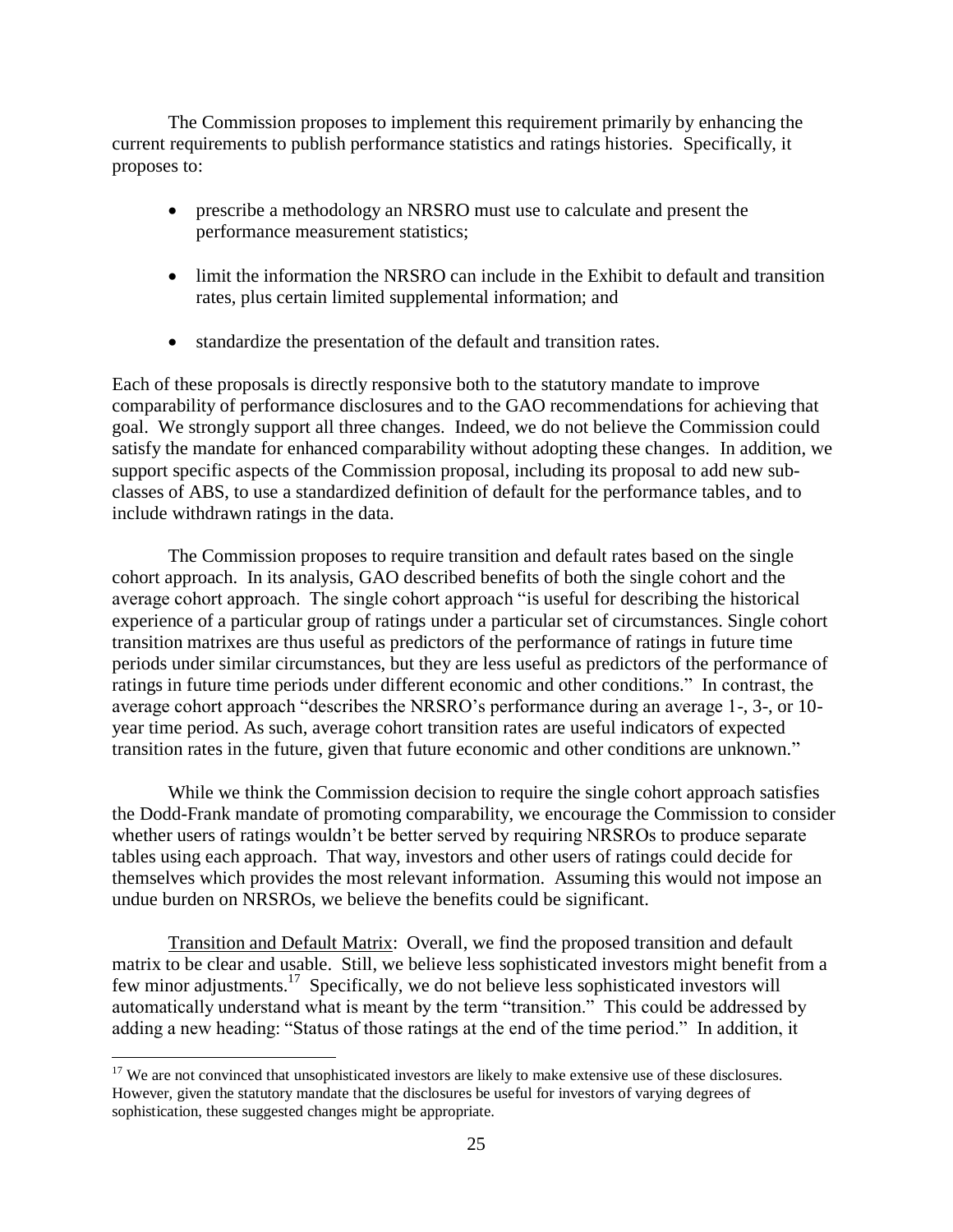might be useful to highlight (for example with gray shading) the box on the chart that corresponds with the rating"s being the same at the end of the period as it was at the beginning.

Enhancement to Disclosures of Rating Histories: We support the Commission proposal to enhance disclosure of rating histories by eliminating the current "10% rule" and improving the existing "100% rule." Specifically, we strongly support the proposal to expand the rule to cover all outstanding credit ratings in each class and subclass of credit ratings for which the NRSRO is registered and to cover all ratings regardless of the rating agency business model. The Commission has done a good job of identifying the information that should have to be disclosed. In order to make the disclosures more useful to less sophisticated users of ratings, the Commission should require the NRSRO to include the definition it gives to the particular notch on the rating scale along with the rating being disclosed.

## **B. Form and Certifications to Accompany Credit Ratings**

One reason rating agencies were able to play fast and loose with their own rating methodologies is that the ratings were a sort of "black box," with little information made available to the users of those ratings about the assumptions that lay behind them or the data on which they were based. Dodd-Frank includes provisions to address this problem by requiring new disclosures to accompany the publication of a rating. The legislation specifies that these disclosures should include information relating to the assumptions underlying the credit rating procedures and methodologies, the data that was relied on to determine the credit rating, and, if applicable, how the NRSRO used servicer or remittance reports, and with what frequency, to conduct surveillance of the credit rating. It also requires disclosure of information that can be used by investors and other users of credit ratings to better understand credit ratings in each class of credit rating issued by the NRSRO. It requires that the information be made readily available to users of credit ratings, in electronic or paper form, as the Commission by rule determines. Finally, it requires disclosure of any certifications from providers of third-party due diligence services in a manner that allows the public to determine the adequacy and level of due diligence services provided by that third party. $18$ 

To comply with this requirement, the Commission proposes to require NRSROs to publish a form containing information about the rating action each time it takes a rating action. Importantly, the Commission proposes to include preliminary ratings among the actions that would trigger the required disclosures. We strongly support this approach, which is essential to ensure that investors in ABS get the information at time when it is likely to be most useful to them in making an investment decision. Moreover, to promote informed investment decisionmaking, we believe it would be appropriate for the Commission to require that these disclosures be made at least five days before the first sale of the offering.

The Commission requests comment on whether the information included in the form is relevant for actions other than preliminary or initial ratings. We believe that it is. For example, if the user of a rating is notified of a downgrade or default on a particular rating, seeing information about the assumptions and data underlying the rating might help that user to anticipate problems with other ratings based on similar assumptions and data. Since this

<sup>&</sup>lt;sup>18</sup> See above for a discussion of the required due diligence disclosures.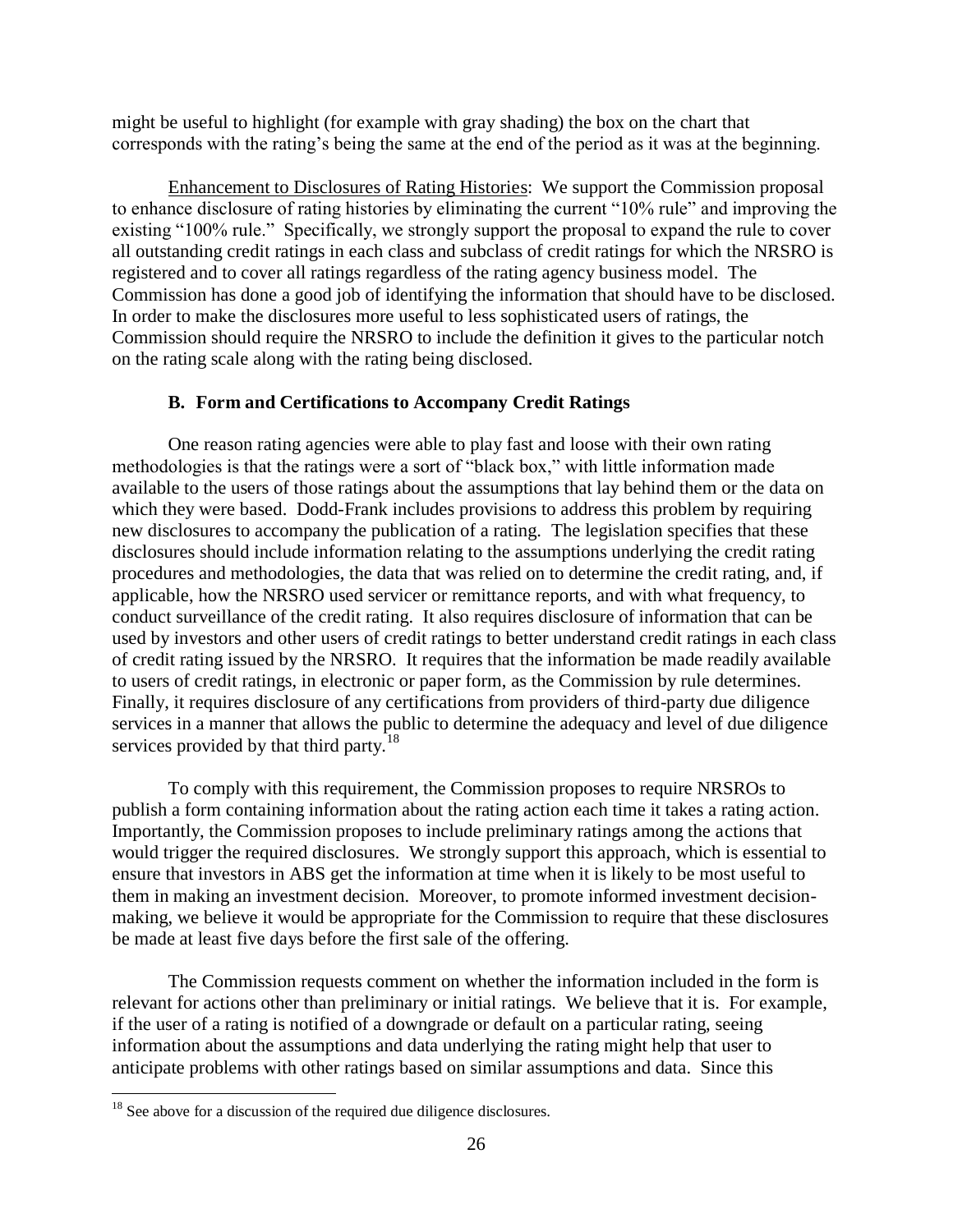information will be delivered primarily through electronic means, the costs of making it available in these situations should be minimal and should be greatly outweighed by the benefits.

We believe the usefulness of the disclosures could be improved if the Commission were to prescribe the form of the disclosures, or at least provide greater guidance in this area. Without providing greater guidance or specificity, the Commission risks having these disclosures diverge significantly in clarity of presentation. "Easy to use" and "helpful" are highly subjective terms. Absent clearer guidance, we fear the Commission could find it difficult to challenge sub-standard disclosures on this basis. At the very least, we encourage the Commission to require a table of contents and standard headings for the required disclosures. In addition, specifying the order in which the required topics would have to be presented would promote ease of use. Such an approach would promote comparability while still leaving flexibility for the rating agencies to customize their disclosures. If the Commission chooses not to provide greater guidance at this time, it will need to closely monitor the quality of disclosures to determine whether additional rule-making is required.

Improvements Needed to Content: There are several areas where improvements or refinements are needed to the content of the disclosures.

- The proposed rule requires the NRSRO to provide "information" in each of the prescribed areas. That should be revised to clarify that the disclosures must be sufficiently detailed to enable a knowledgeable user of the ratings to assess the topic (e.g., assumptions underlying the rating) and draw their own conclusions with regard to that topic.
- The Commission should specify that under disclosure regarding either limitations on the rating or the uncertainty of the rating, the rating agency would have to address the heightened uncertainty associated with ratings of offerings that do not have an extensive track record, customized or complex securities, or areas where the rating agency has limited data on which to base a rating.
- The Commission should make clear that the required disclosures on potential limitations should do more than list the risks that are not assessed as part of the rating.
- With regard to disclosures of the sensitivity to assumptions, the Commission should require the NRSROs to be specific about the events (and the magnitude of those events) that would cause the rating to be in error (e.g., a 5% drop in housing prices).
- With regard to disclosures about conflicts of interest, the three areas identified by the Commission for disclosure are all appropriate, but they do not encompass the full range of conflicts or the even the most important of those conflicts. For example, at least for issuer-paid ratings of ABS, the biggest source of the conflict is likely to be the volume of business a particular investment bank controls and the degree to which the rating agency"s profitability depends on that business. The Commission should therefore require the NRSRO to disclose the revenue the NRSRO received from that particular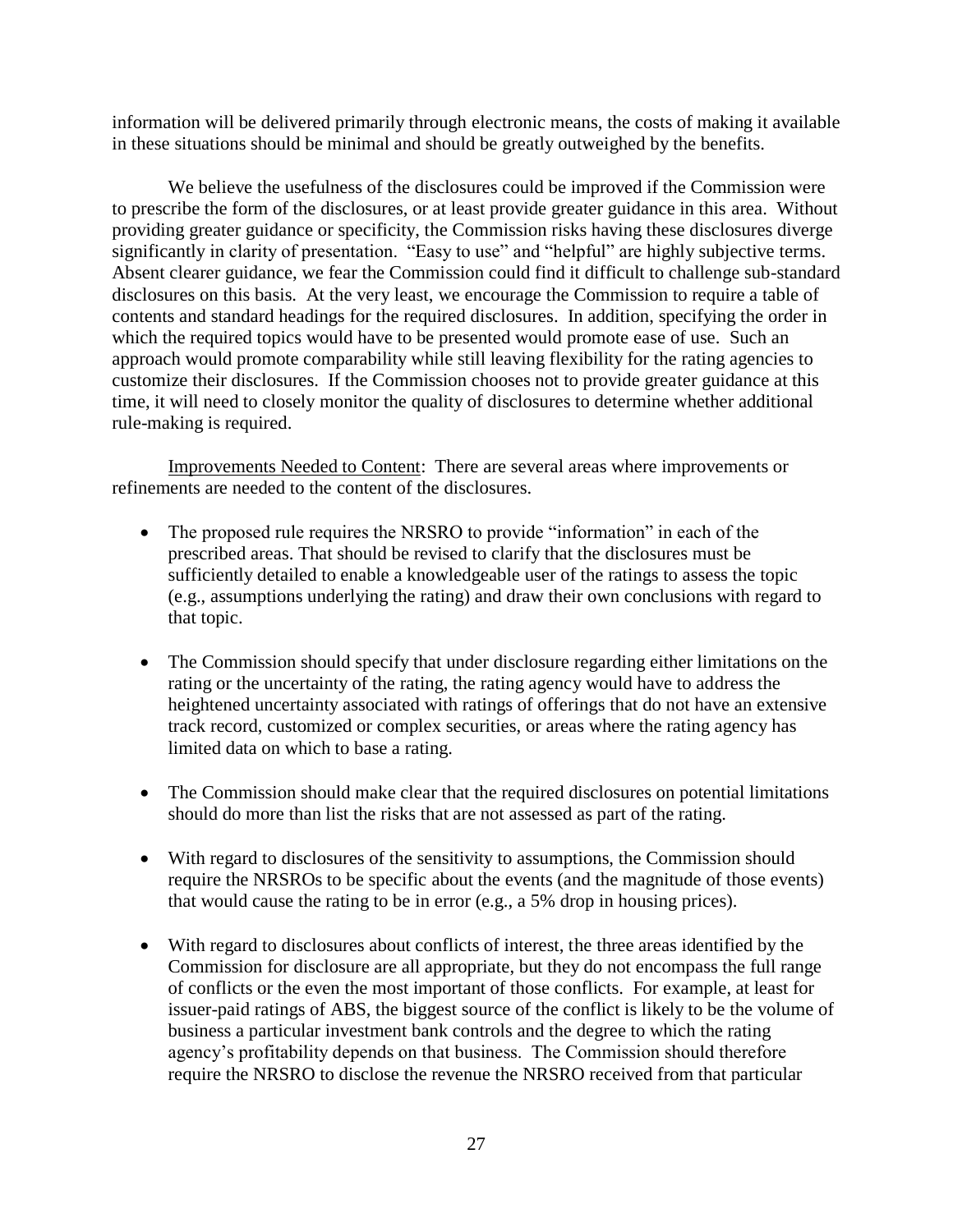issuer in the previous year (or other appropriate time period) both as an absolute amount and as a percentage of the NRSRO"s revenues for that particular product category.

Finally, once the disclosure requirements become operational, the Commission will need to take steps to ensure that they provide useful information and do not devolve into meaningless boilerplate. In this regard, we are concerned by the Commission's request for comment with regard to disclosure of proprietary information. It is clear that Congress intended robust disclosure in such areas as underlying assumptions and data, so that ratings would no longer be opaque and therefore immune to analysis by the users of those ratings. Rating agencies must not be allowed to use arguments about proprietary information to evade these requirements or to succeed in making the disclosures so vague as to be meaningless.

\* \* \*

The disclosure requirements included in Dodd-Frank have to the potential to assist investors and other market participants to be more educated users of ratings. Perhaps even more significantly, they create an incentive for rating agencies to follow more rigorous and independent rating procedures. It is commonly said that, "You manage what you measure." The same can be said for disclosures. Rating agencies that have to disclose their data analysis practices, for example, are likely to adopt more robust data analysis procedures. If they have to disclose the assumptions behind their ratings methodologies, they may similarly be more likely to adhere closely to those methodologies. And, if they have to make clear disclosure of conflicts, they may take more meaningful steps to appropriately manage those conflicts. It is therefore essential that the Commission adopt a strong set of disclosure rules. With the amendments recommended above, we believe the Commission proposal would meet that standard and thus would deliver significant benefits to users of ratings.

#### **Conclusion**

Despite congressional attempts to reduce regulatory reliance on ratings, it is all but certain that they will continue to serve as an important source of credit information for investors and other market participants. Flawed as the rating agencies have shown themselves to be, it simply is not realistic to expect that every investor – or for that matter, every community bank – will start from scratch in making an independent assessment of the credit risks of the securities in which they invest. Congress recognized that fact when it included, in addition to the provisions to reduce regulatory reliance on ratings, additional provisions to improve the reliability of ratings. Whether the provisions deliver the promised reforms in rating agency practices will depend in large part on the effectiveness of the rule proposals addressed in the current rule release. It is absolutely imperative, therefore, that the Commission remedy the fatal weaknesses in its proposals on internal controls and conflicts of interest. Oncea good rule is in place, the Commission must follow up with tough enforcement and a willingness to impose penalties in any case where an NRSRO is improperly influenced by customer pressure to compromise ratings assessments. With the country still suffering the ill effects of the last ratings failure, we can ill afford another missed opportunity to eradicate the influence of conflicts of interest on rating quality and to clean up the deeply flawed rating practices that result.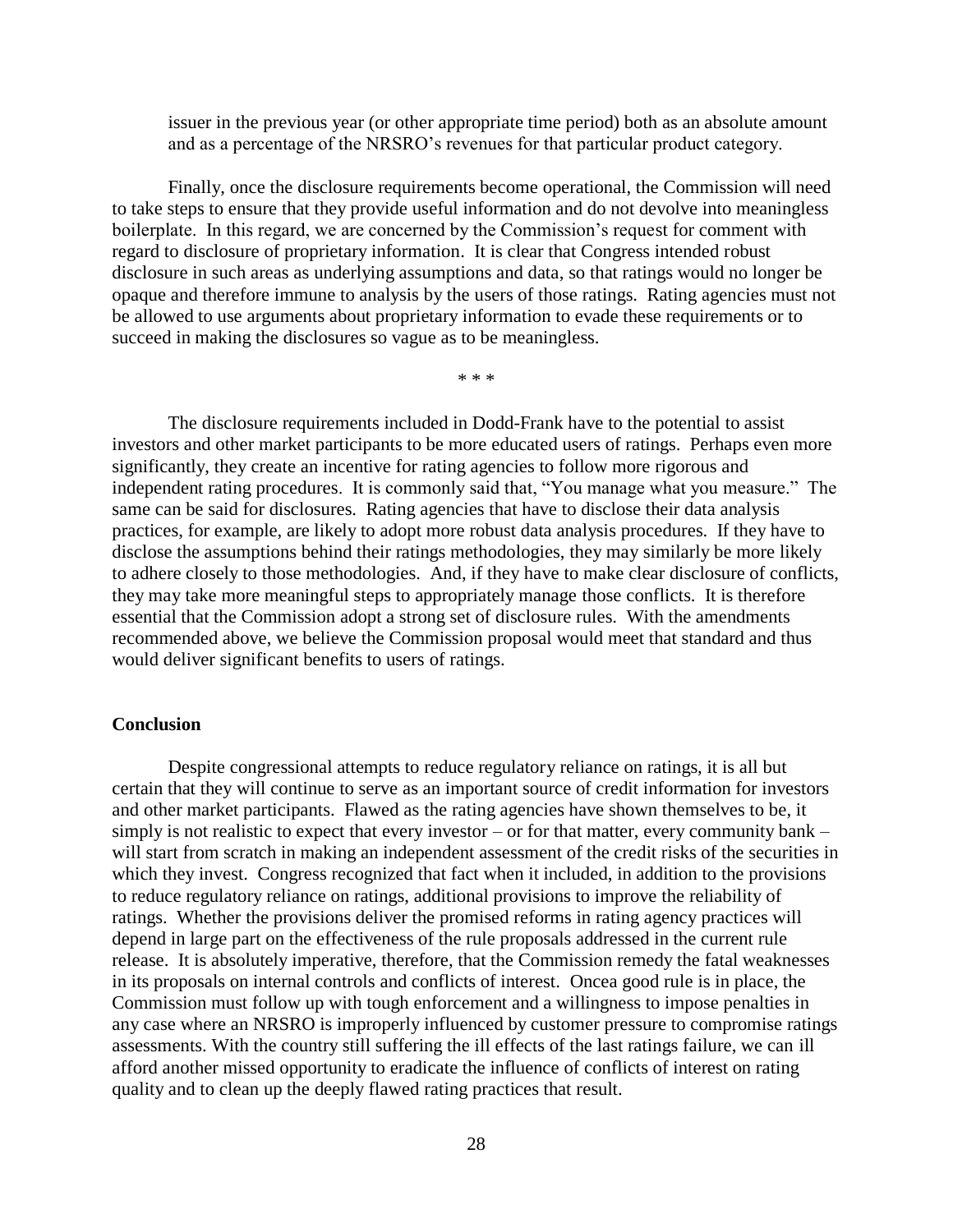Respectfully submitted,

Barbara Roper Director of Investor Protection Consumer Federation of America

Marcus Stanley Policy Director Americans for Financial Reform

Cc: Chairman Mary Schapiro Commissioner Luis Aguilar Commissioner Kathleen Casey Commissioner Troy Paredes Commissioner Elisse Walter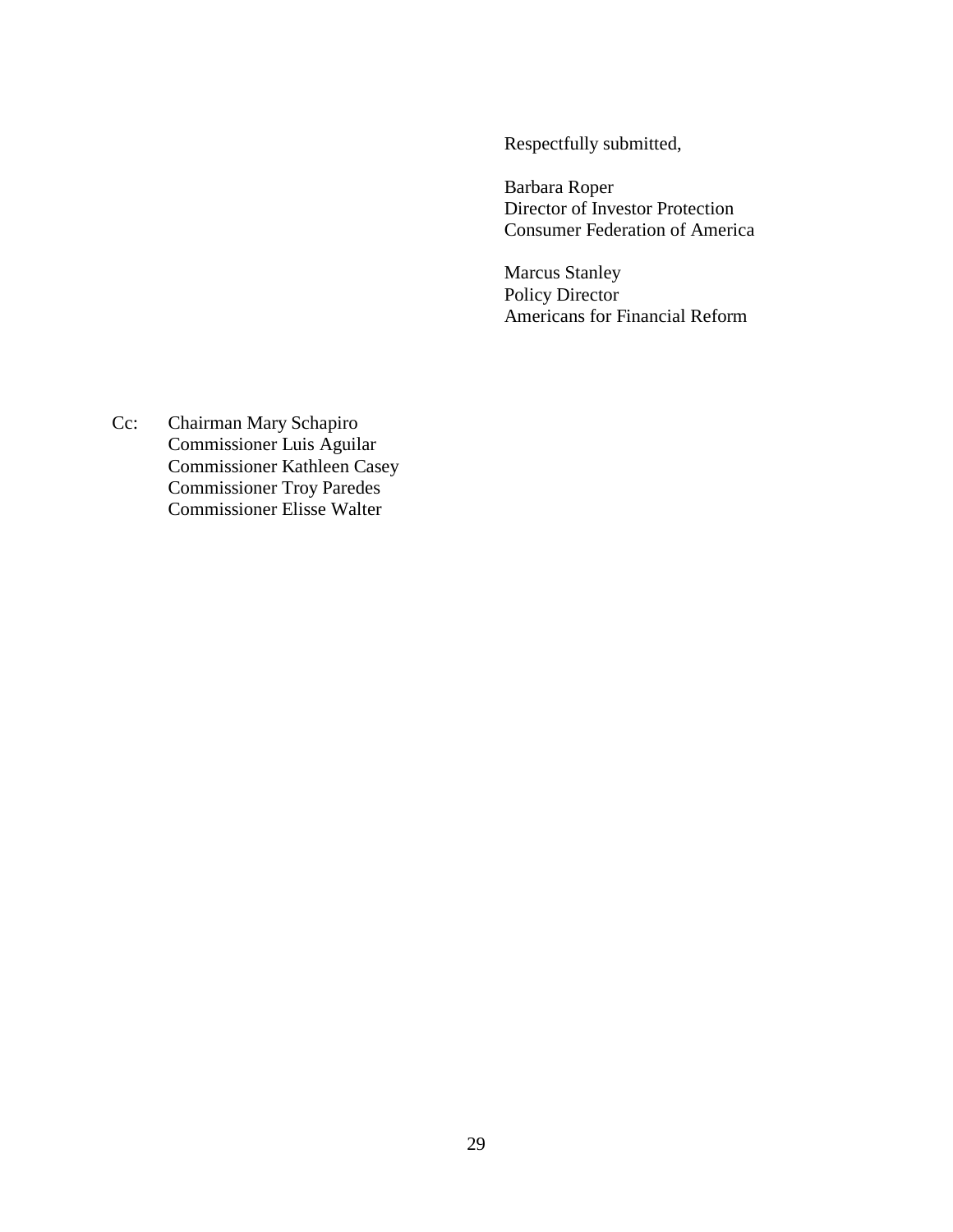## **Appendix A:**

## **Following are the partners of Americans for Financial Reform.**

*All the organizations support the overall principles of AFR and are working for an accountable, fair and secure financial system. Not all of these organizations work on all of the issues covered by the coalition or have signed on to every statement.*

- A New Way Forward
- AARP
- AFL-CIO
- AFSCME
- Alliance For Justice
- Americans for Democratic Action, Inc
- American Income Life Insurance
- Americans United for Change
- Campaign for America's Future
- Campaign Money
- Center for Digital Democracy
- Center for Economic and Policy Research
- Center for Economic Progress
- Center for Media and Democracy
- Center for Responsible Lending
- Center for Justice and Democracy
- Center of Concern
- Change to Win
- Clean Yield Asset Management
- Coastal Enterprises Inc.
- Color of Change
- Common Cause
- Communications Workers of America
- Community Development Transportation Lending Services
- Consumer Action
- Consumer Association Council
- Consumers for Auto Safety and Reliability
- Consumer Federation of America
- Consumer Watchdog
- Consumers Union
- Corporation for Enterprise Development
- CREDO Mobile
- CTW Investment Group
- Demos
- Economic Affairs Bureau/Dollars & Sense
- Economic Policy Institute
- Essential Action
- Greenlining Institute
- Good Business International
- HNMA Funding Company
- Home Actions
- Housing Counseling Services
- Information Press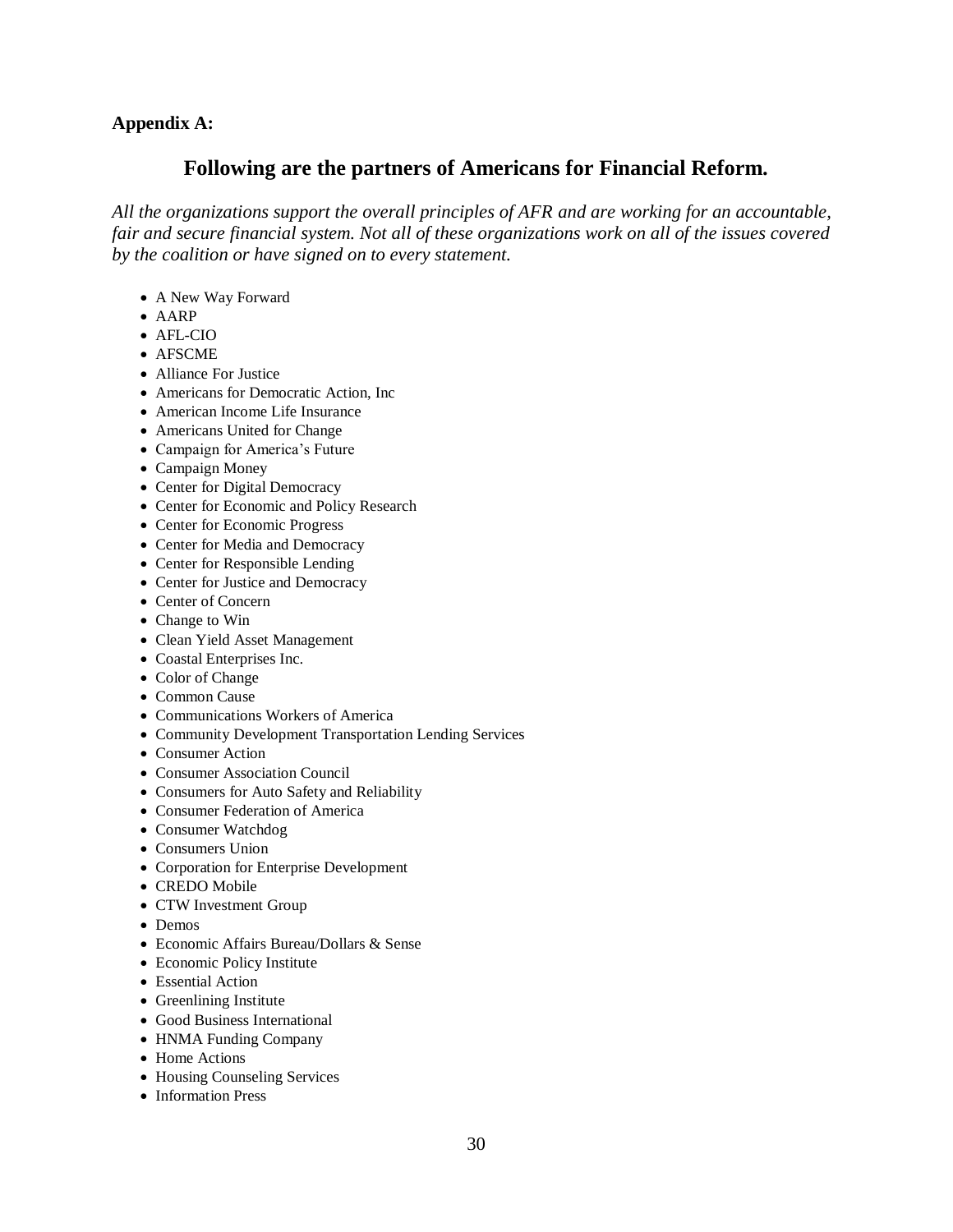- Institute for Global Communications
- Institute for Policy Studies: Global Economy Project
- International Brotherhood of Teamsters
- Institute of Women's Policy Research
- Krull & Company
- Laborers" International Union of North America
- Lake Research Partners
- Lawyers' Committee for Civil Rights Under Law
- Move On
- NASCAT
- National Association of Consumer Advocates
- National Association of Neighborhoods
- National Community Reinvestment Coalition
- National Consumer Law Center (on behalf of its low-income clients)
- National Consumers League
- National Council of La Raza
- National Fair Housing Alliance
- National Federation of Community Development Credit Unions
- National Housing Trust
- National Housing Trust Community Development Fund
- National NeighborWorks Association
- National People's Action
- National Council of Women's Organizations
- Next Step
- OMB Watch
- OpenTheGovernment.org
- Opportunity Finance Network
- Partners for the Common Good
- $\bullet$  PICO
- Progress Now Action
- Progressive States Network
- Poverty and Race Research Action Council
- Public Citizen
- Sargent Shriver Center on Poverty Law
- SEIU
- State Voices
- Taxpayer"s for Common Sense
- The Association for Housing and Neighborhood Development
- The Fuel Savers Club
- The Institute for College Access & Success
- The Leadership Conference on Civil and Human Rights
- The Seminal
- TICAS
- U.S. Public Interest Research Group (PIRG)
- UNITE HERE
- United Food and Commercial Workers
- United States Student Association
- USAction
- Veris Wealth Partners
- Western States Center
- We the People Now
- Woodstock Institute
- World Privacy Forum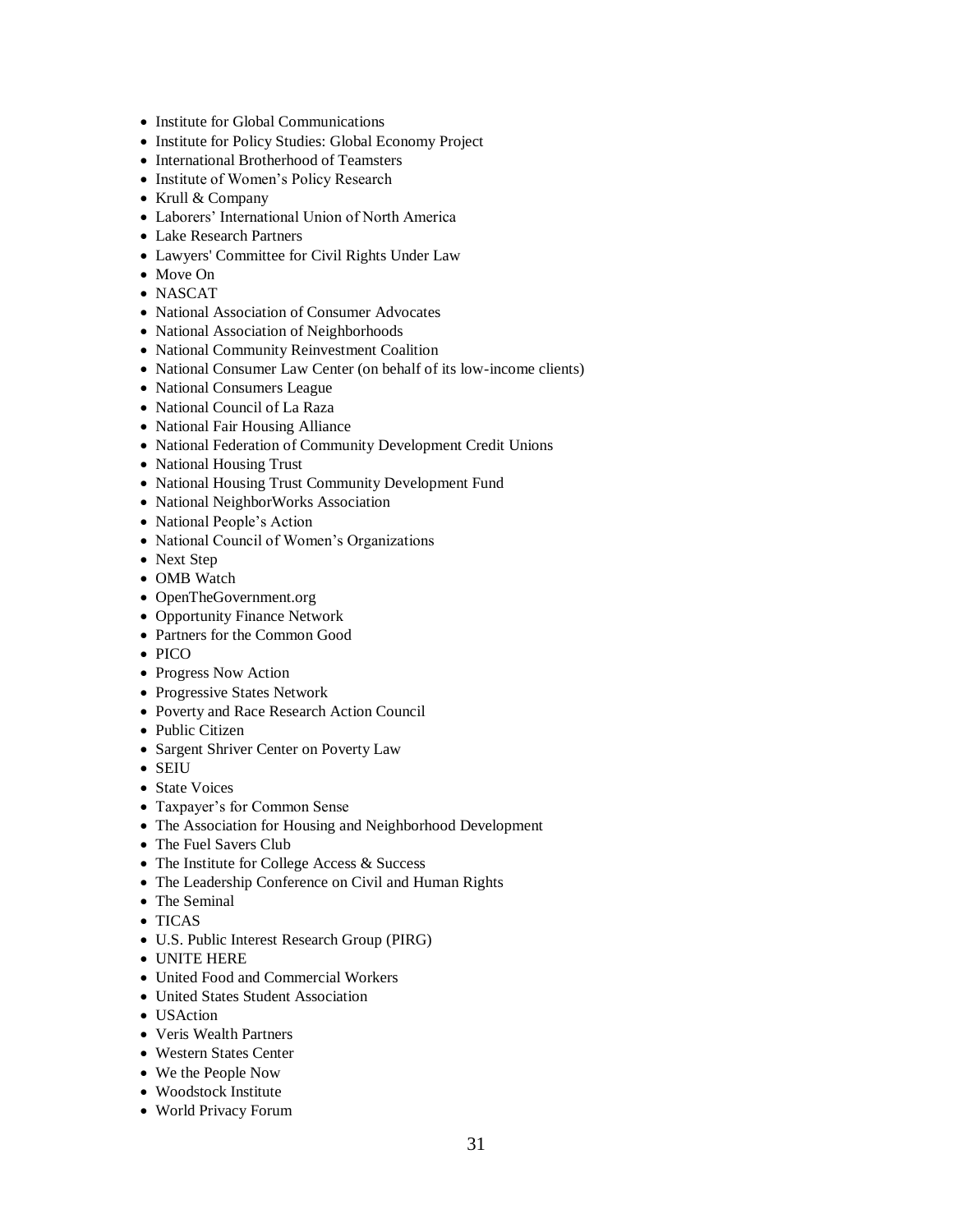- UNET
- Union Plus
- Unitarian Universalist for a Just Economic Community

#### *Partial list of State and Local Signers*

- Alaska PIRG
- Arizona PIRG
- Arizona Advocacy Network
- Arizonans For Responsible Lending
- Association for Neighborhood and Housing Development NY
- Audubon Partnership for Economic Development LDC, New York NY
- BAC Funding Consortium Inc., Miami FL
- Beech Capital Venture Corporation, Philadelphia PA
- California PIRG
- California Reinvestment Coalition
- Century Housing Corporation, Culver City CA
- CHANGER NY
- Chautauqua Home Rehabilitation and Improvement Corporation (NY)
- Chicago Community Loan Fund, Chicago IL
- Chicago Community Ventures, Chicago IL
- Chicago Consumer Coalition
- Citizen Potawatomi CDC, Shawnee OK
- Colorado PIRG
- Coalition on Homeless Housing in Ohio
- Community Capital Fund, Bridgeport CT
- Community Capital of Maryland, Baltimore MD
- Community Development Financial Institution of the Tohono O'odham Nation, Sells AZ
- Community Redevelopment Loan and Investment Fund, Atlanta GA
- Community Reinvestment Association of North Carolina
- Community Resource Group, Fayetteville A
- Connecticut PIRG
- Consumer Assistance Council
- Cooper Square Committee (NYC)
- Cooperative Fund of New England, Wilmington NC
- Corporacion de Desarrollo Economico de Ceiba, Ceiba PR
- Delta Foundation, Inc., Greenville MS
- Economic Opportunity Fund (EOF), Philadelphia PA
- Empire Justice Center NY
- Enterprises, Inc., Berea KY
- Fair Housing Contact Service OH
- Federation of Appalachian Housing
- Fitness and Praise Youth Development, Inc., Baton Rouge LA
- Florida Consumer Action Network
- Florida PIRG
- Funding Partners for Housing Solutions, Ft. Collins CO
- Georgia PIRG
- Grow Iowa Foundation, Greenfield IA
- Homewise, Inc., Santa Fe NM
- Idaho Nevada CDFI, Pocatello ID
- Idaho Chapter, National Association of Social Workers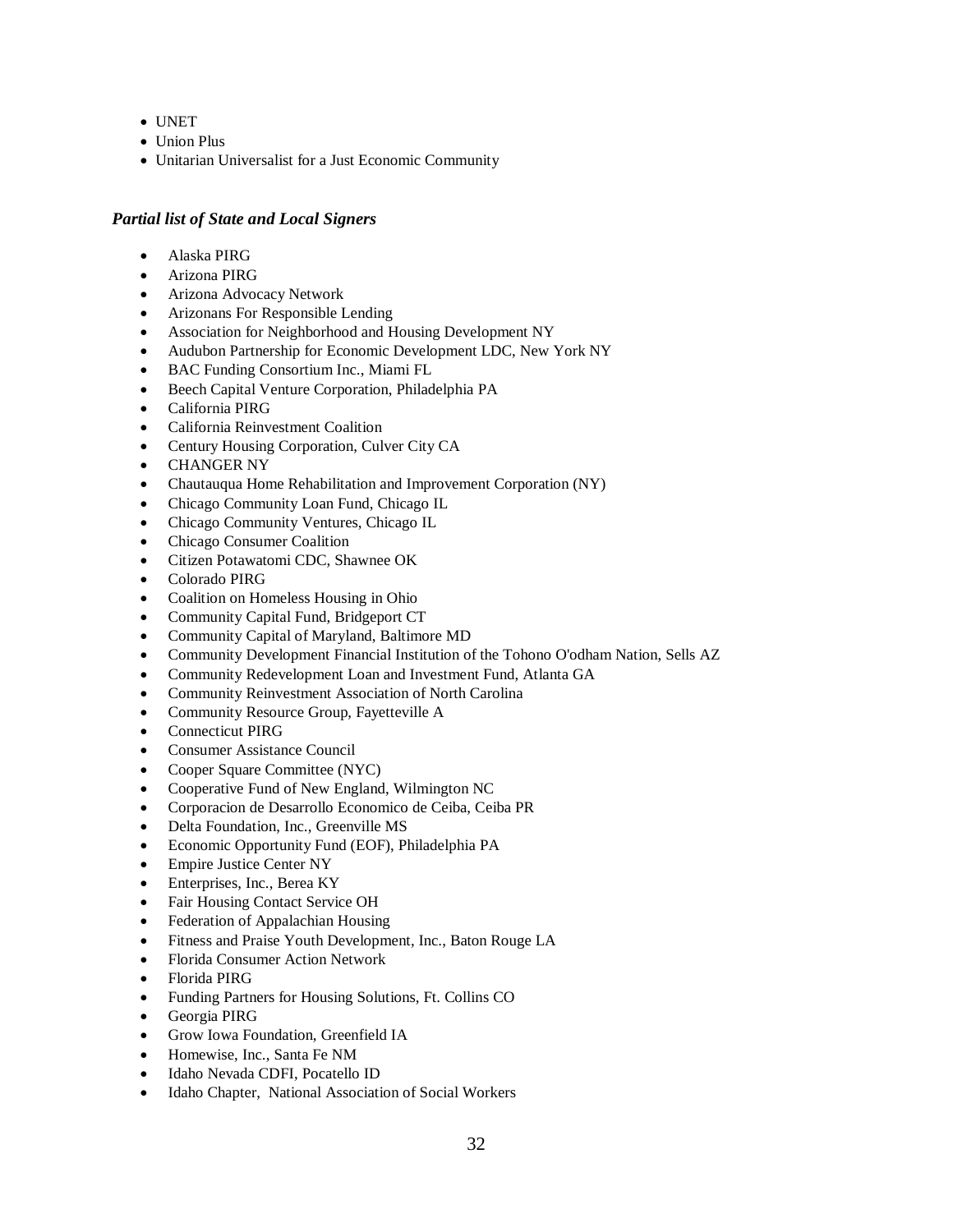- **•** Illinois PIRG
- Impact Capital, Seattle WA
- Indiana PIRG
- Iowa PIRG
- Iowa Citizens for Community Improvement
- JobStart Chautauqua, Inc., Mayville NY
- La Casa Federal Credit Union, Newark NJ
- Low Income Investment Fund, San Francisco CA
- Long Island Housing Services NY
- MaineStream Finance, Bangor ME
- Maryland PIRG
- Massachusetts Consumers' Coalition
- MASSPIRG
- Massachusetts Fair Housing Center
- Michigan PIRG
- Midland Community Development Corporation, Midland TX
- Midwest Minnesota Community Development Corporation, Detroit Lakes MN
- Mile High Community Loan Fund, Denver CO
- Missouri PIRG
- Mortgage Recovery Service Center of L.A.
- Montana Community Development Corporation, Missoula MT
- Montana PIRG
- Neighborhood Economic Development Advocacy Project
- New Hampshire PIRG
- New Jersey Community Capital, Trenton NJ
- New Jersey Citizen Action
- New Jersey PIRG
- New Mexico PIRG
- New York PIRG
- New York City Aids Housing Network
- NOAH Community Development Fund, Inc., Boston MA
- Nonprofit Finance Fund, New York NY
- Nonprofits Assistance Fund, Minneapolis M
- North Carolina PIRG
- Northside Community Development Fund, Pittsburgh PA
- Ohio Capital Corporation for Housing, Columbus OH
- Ohio PIRG
- OligarchyUSA
- Oregon State PIRG
- Our Oregon
- PennPIRG
- Piedmont Housing Alliance, Charlottesville VA
- Michigan PIRG
- Rocky Mountain Peace and Justice Center, CO
- Rhode Island PIRG
- Rural Community Assistance Corporation, West Sacramento CA
- Rural Organizing Project OR
- San Francisco Municipal Transportation Authority
- Seattle Economic Development Fund
- Community Capital Development
- TexPIRG
- The Fair Housing Council of Central New York
- The Leadership Conference on Civil and Human Rights